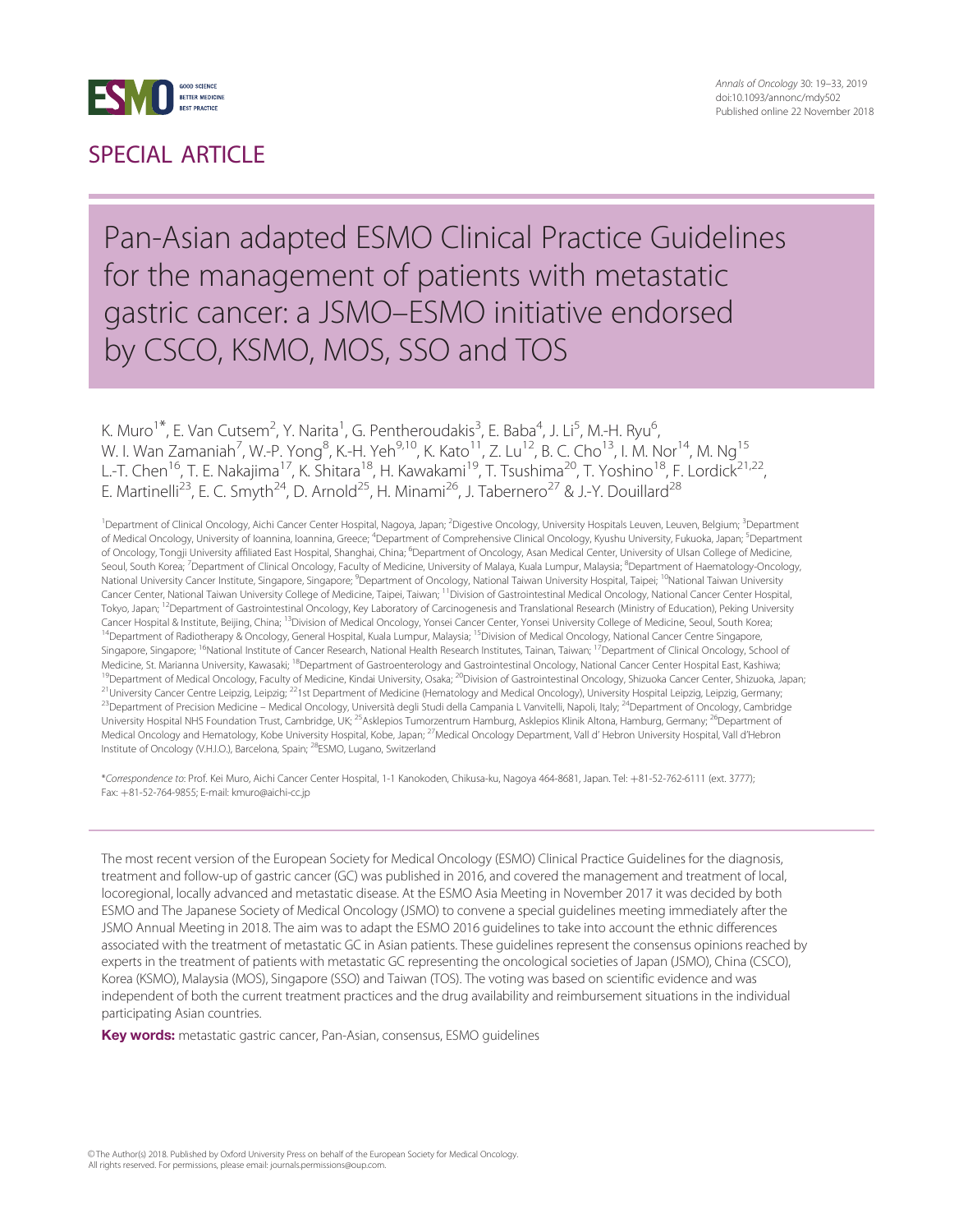### <span id="page-1-0"></span>Introduction

Gastric cancer (GC) was the third leading cause of cancer death in 2012 for both men and women, with 723 000 recorded deaths accounting for 8.8% of cancer deaths worldwide [\[1\]](#page-10-0). The highest incidence and mortality rates for both men and women were reported for Eastern and Western Asia, Latin America and some Eastern European countries [\[2\]](#page-10-0). The incidence rates (cases/ 100 000 people) for men in Japan's Miyagi Prefecture and Korea of 66.7 and 64.6, respectively, were both more than twice those of the next highest incidence rate of 30.4 that was reported for the Golestan province of Iran. For women, the incidence rates in Japan of 22.8 and Korea of 25.4 were 60% higher than the next highest rates, which were in Ecuador and Costa Rica and were 15.0 for each country [[2](#page-10-0)]. Thus, GC is a major healthcare challenge across Asia and particularly Eastern Asia.

GC is classified as either cardia GC (CGC) or non-cardia GC (NCGC) depending on the site/location within the stomach (proximal or distal), and the incidence of each subtype is influenced by regional variations in the risk factors for each. The highest regional rates for both CGC and NCGC are in Eastern and Southeastern Asia [\[3\]](#page-11-0). Chronic infection with Helicobacter pylori (*H. pylori*) accounts for  $\sim$ 90% of the cases of distal NCGC worldwide [\[4](#page-11-0)]. Other influences are thought to include availability of fresh fruits and vegetables, dietary patterns and methods of food preservation [[4](#page-11-0)].

However, since the middle of the 20th century, both the incidence and mortality rates for GC have been declining in North America, high-income countries in Europe and more recently in many other countries, including those in Asia. These trends have been dominated by a decline in the occurrence of NCGC and are thought to be attributable to the decline in  $H$ . *pylori* infections [\[5\]](#page-11-0) due to improved sanitation and the availability of antibiotics. In addition, the availability of fresh produce, less reliance on saltpreserved foods [\[6\]](#page-11-0), and a reduction in smoking may also have contributed to the declines [[7](#page-11-0)]. Conversely, the rates of CGC and cancers of the gastro-oesophageal junction (GEJ) are increasing in the United States, and many European countries [\[8–10\]](#page-11-0), which possibly reflects the increase in visceral obesity and gastrooesophageal reflux in the populations of these countries. Although the clinical behaviour of GC is distinct in each country as stated above, establishing an integrated consensus for the treatment and management of patients with GC across continents is thought to be valuable.

Guidelines for the prevention, screening, treatment and management of patients with GC in Asia have been published previously [\[11–17](#page-11-0)]. The ESMO Clinical Practice Guidelines for the diagnosis, treatment and follow-up of patients with GC have also recently been published [[18](#page-11-0)], and a decision was taken by the ESMO and JSMO to use these latest ESMO guidelines to develop guidelines for the treatment and management of metastatic GC (mGC) in patients of Asian ethnicity. As a result, a 1-day, face-toface, working meeting was convened on the 22 July 2018 in Kobe Japan immediately after the 16th Annual Meeting of the JSMO, to finalise this process. Finalisation of the Pan-Asian adapted ESMO Clinical Practice Guidelines for the management of patients with metastatic oesophageal cancer took place at the same meeting and will be published separately [[19\]](#page-11-0).

### Methodology

This Pan-Asian adaptation of the ESMO guidelines was prepared in accordance with the processes and format developed for the preparation of the first Pan-Asian adapted ESMO guidelines for the management of patients with metastatic colorectal cancer [\[20](#page-11-0)].

### Composition of expert panel

The international panel of experts was selected according to their demonstrable knowledge of the field of gastric and oesophageal cancer patient treatment and management in terms of publications and/or their participation in the development of national or international treatment guidelines. More specifically this included 10 expert members of the JSMO, 8 expert members from the ESMO and 2 experts each from the oncological societies of China (CSCO), Korea, (KMSO), Malaysia (MOS), Singapore (SSO) and Taiwan (TOS). Only 2 of the 10 expert members from the JSMO (EB and KK) were allowed to vote on the recommendations together with the 2 experts from each of the 5 other Asian oncological societies.

### Provisional statements

A set of preformulated topics and eight recommendations for the treatment of mGC, based on those in the latest ESMO Clinical Practice Guidelines for the diagnosis, treatment and follow-up of GC [[18](#page-11-0)], were circulated, before the meeting, to each of the 12 Asian experts representing the 6 Asian oncological societies to gather their comments and input on each of the recommendations. Specific emphasis was placed on current agreement with the published data used for the recommendations in their countries, including the data generated from studies in Asian patients, together with the applicability of novel clinical study data to current practice in their countries. Consideration was to be made independently of the actual access to, and availability of, the respective diagnostic tools and treatments in their respective countries. The Asian experts were specifically asked 'Is this recommendation adaptable for use in your country?'. The 12 experts were also asked to provide details of the reasoning behind their responses and the relevant references to support their decisions.

### Voting process

A modified Delphi process was used to develop each individual statement before the final discussion and final voting process at the face-to-face working meeting in Kobe. The 12 Asian experts were asked to vote based on the evidence available, on a scale of A to E, where  $A =$  accept completely;  $B =$  accept with some reservation;  $C =$  accept with major reservation;  $D =$  reject with some reservation and  $E =$ reject completely (Table [1](#page-2-0)). An adapted version of the 'Infectious Diseases Society of America-United States Public Health Service Grading System' [[21](#page-11-0)] was used to define the level of evidence and strength (grade) of each recommendation proposed by the group, as for all of the ESMO Consensus and ESMO Clinical Practice Guidelines (Table [1](#page-2-0)), and are given in the text in square brackets after each recommendation together with details of the levels of agreement. Most statements on the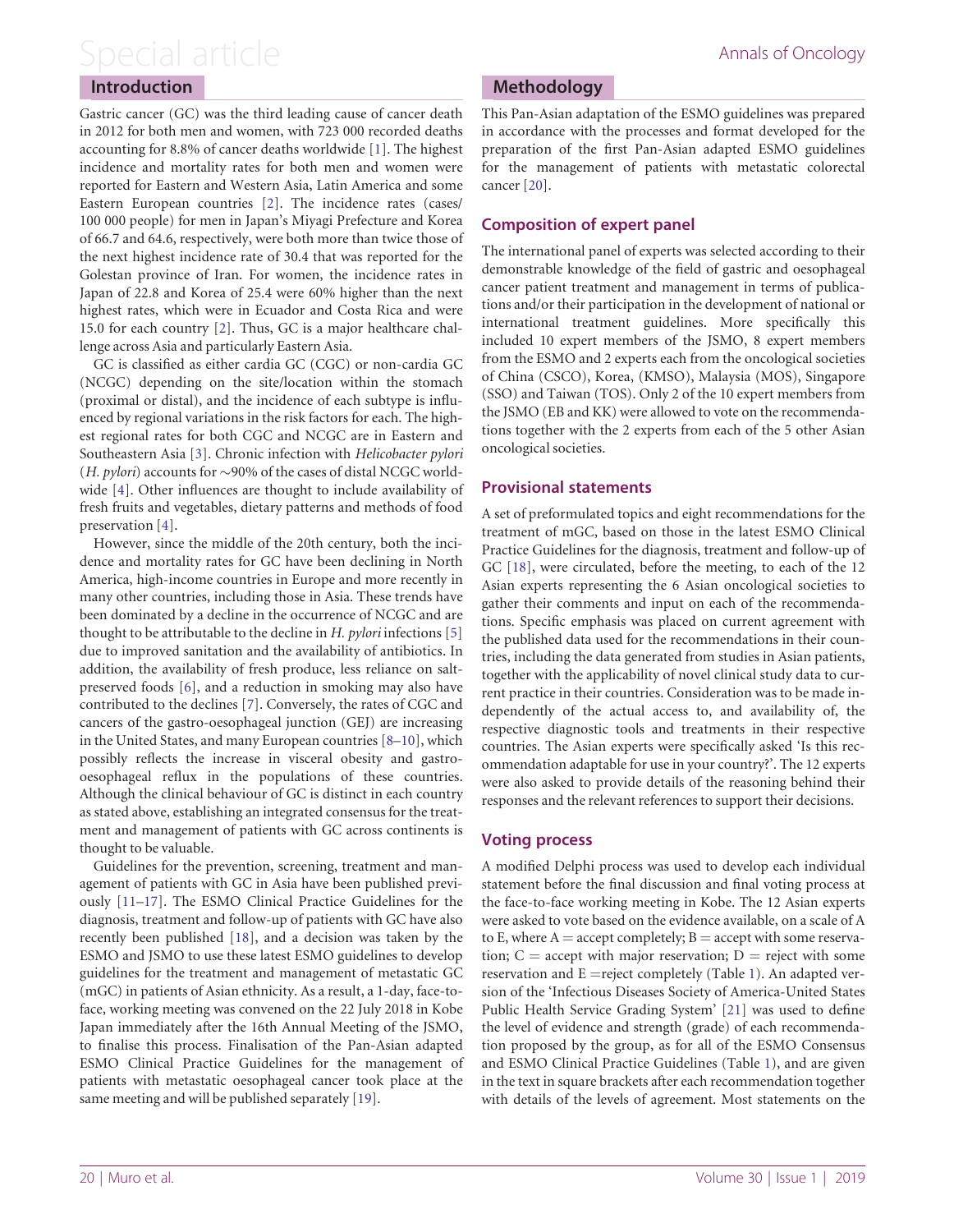# <span id="page-2-0"></span>Annals of Oncology and the Special article

Table 1. Voting on levels of agreement and definition of levels of evidence and grades of recommendation used by the panel of Asian experts in evaluating the ESMO consensus guidelines for the management of patients with metastatic gastric cancer of Asian ethnicity

| <b>Voting on level of agreement</b> |                                                                                                                                                |
|-------------------------------------|------------------------------------------------------------------------------------------------------------------------------------------------|
| A                                   | Accept completely                                                                                                                              |
| B                                   | Accept with some reservation                                                                                                                   |
|                                     | Accept with major reservation                                                                                                                  |
|                                     | Reject with some reservation                                                                                                                   |
| E                                   | Reject completely                                                                                                                              |
| <b>Levels of evidence</b>           |                                                                                                                                                |
|                                     | Evidence from at least one large randomised, controlled trial of good methodological quality (low potential for bias) or meta-analyses of      |
|                                     | well-conducted randomised trials without heterogeneity                                                                                         |
| Ш                                   | Small randomised trials or large randomised trials with a suspicion of bias (low methodological quality) or meta-analyses of such trials or of |
|                                     | trials with demonstrated heterogeneity                                                                                                         |
| $\mathbb{H}$                        | Prospective cohort studies                                                                                                                     |
| $\mathsf{IV}$                       | Retrospective cohort studies of case-control studies                                                                                           |
| $\vee$                              | Studies without control group, case reports, experts opinions                                                                                  |
| <b>Grades of recommendation</b>     |                                                                                                                                                |
| A                                   | Strong evidence for efficacy with a substantial clinical benefit, strongly recommended                                                         |
| B                                   | Strong or moderate evidence for efficacy but with a limited clinical benefit, generally recommended                                            |
|                                     | Insufficient evidence for efficacy or benefit does not outweigh the risk of the disadvantages (adverse events, costs, etc.), optional          |
|                                     | Moderate evidence against efficacy or for adverse outcome, generally not recommended                                                           |
|                                     | Strong evidence against efficacy or for adverse outcome, never recommended                                                                     |

level of agreement were based on peer-reviewed manuscript data or peer-reviewed abstract data, although statements made based on expert opinion were also considered to be justified standard clinical practice by the experts and the JSMO and ESMO faculty. The remaining 16 experts, 8 from the JSMO and 8 from the ESMO were there to offer expert opinion at the face-to-face meeting, with 1 non-voting member of the JSMO (KM) and 1 nonvoting member of the ESMO (EVC) co-chairing the meeting.

### Final consensus statements

A consensus was considered to have been achieved when  $>80\%$ of experts voted to accept completely or accept with reservation a specific recommendation. A recommendation was considered to have been rejected when >80% of the voting members indicated 'reject completely' or 'reject with reservation'. For recommendations where a consensus was not reached initially the entire panel of 12 Asian experts was invited to discuss and modify the recommendation(s) at the face-to-face meeting, and a second round of voting was conducted. If still no consensus could be reached, the recommendation could be modified one more time, and a third and last vote was conducted to determine the definitive acceptance or rejection of a recommendation.

### Results

In the initial pre-meeting survey, the 12 experts representing the oncological societies of the 6 Asian countries (Japan, China, Korea, Malaysia, Singapore and Taiwan) reported on the applicability of the eight recommendations for the management and treatment of mGC from the 2016 ESMO Clinical Practice Guidelines [[18\]](#page-11-0). These recommendations were made in the categories:

- 1. Biomarkers
- 2. Hereditary cancer
- 3. Diagnosis and pathology
- 4. First-line treatment (4a, b, c and d)
- 5. Treatment of elderly patients (5a and b)
- 6. Second- and further-line treatment (6a, b and c)
- 7. Personalised medicine
- 8. Specific situations (8a and b)

and for the purposes of the evaluation and voting process were numbered 1–8 with the subcategories assigned a letter code (a, b, c, etc.). An unqualified response of YES in the pre-meeting survey equated with 'accept completely' in the final voting, i.e.  $A = 100\%$ . Following the initial survey, agreement was not reached between the 6 Asian countries on recommendations 2, 4a, c and d, 5a and b, 6c and 8a [\(supplementary Table S1](https://academic.oup.com/annonc/article-lookup/doi/10.1093/annonc/mdy502#supplementary-data), available at Annals of Oncology online). At the face-to-face meeting in Kobe, the 12 Asian experts in the treatment of GC were asked to discuss and to vote again on these recommendations. Voting on recommendations 1a, 3, 4 b, 6a and e (the original 'recommendation 6d'), 7 and 8b was not necessary, although additional recommendations concerning biomarkers were made. The final levels of agreement and levels of evidence and strength of support recorded for each ESMO recommendation by the Asian panel members are provided in the text below, beside each of the eight recommendations. Where changes to the original text have been made, including the addition of new subcategories and in some cases the complete revision of an existing recommendation, these are emphasised in bold both in the main text of the article and Table [2](#page-3-0), and reference made to the change in the text as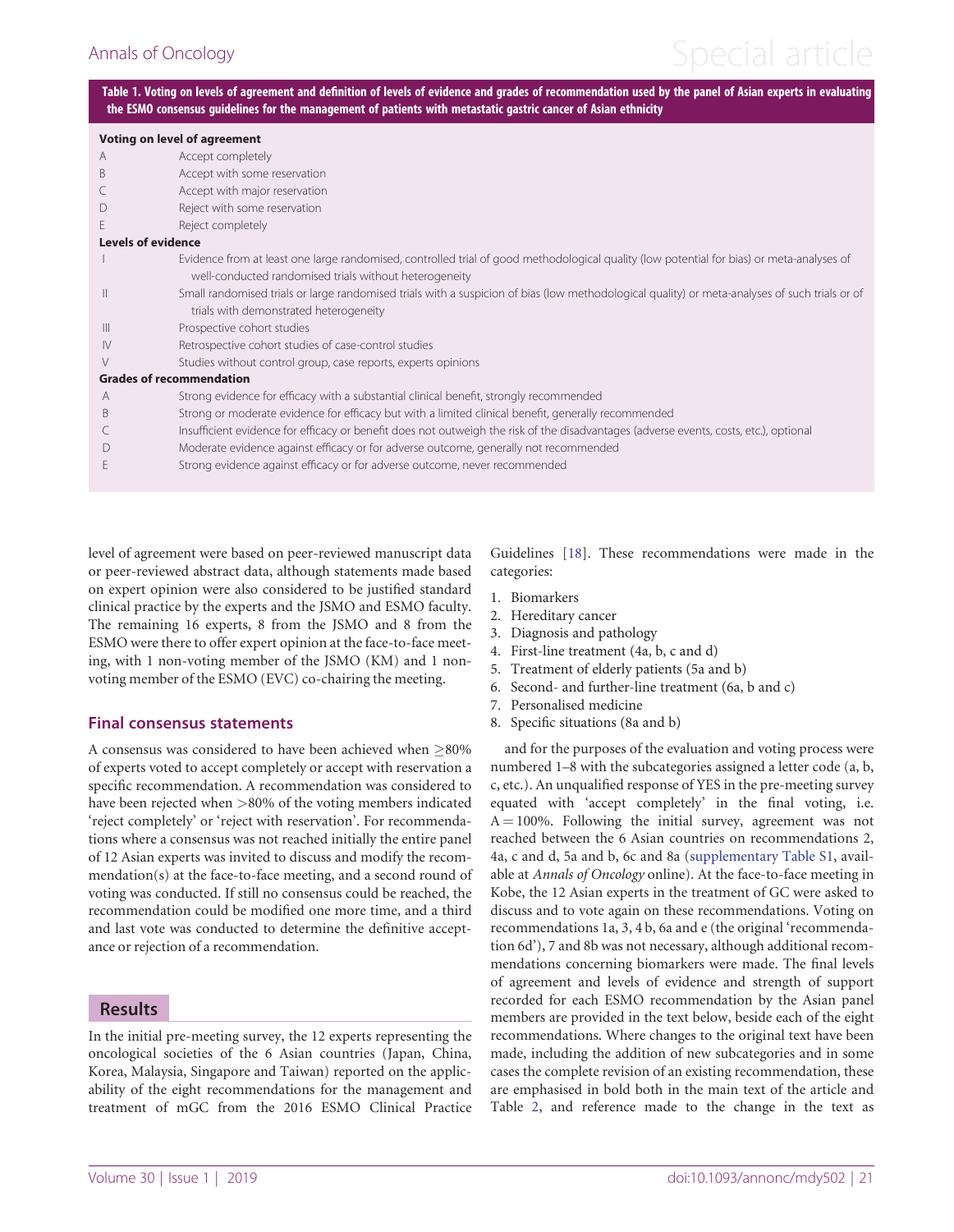# <span id="page-3-0"></span> $S$ pecial article  $\overline{S}$

### Table 2. Summary of Asian recommendations

#### Recommendation 1: biomarkers

1a. Immunohistochemistry and (fluorescence) in situ hybridisation should be conducted to assess HER2 protein expression and HER2 gene amplification, respectively, with the aim of selecting patients with metastatic disease for treatment with a trastuzumab-containing regimen  $[A = 100\%$  and I, A].

1b. UDP glucuronosyltransferase 1 family polypeptide A1 (UGT1A1) genotyping remains an option and is recommended to be carried out in patients with a suspicion of UGT1A1 deficiency or in patients where an irinotecan dose of >180 mg/m<sup>2</sup> per administration is planned\*  $[A = 100\%$  and III, C]

\*Depending on the prevalence of UGT1A1 polymorphisms per country a lower irinotecan threshold dose for UGT1A1 genotyping may be used.

Recommendation 2: hereditary cancer

2. If a familial cancer syndrome such as HDGC is suspected. **ideally**, referral to a geneticist for assessment is recommended based on international clinical guidelines  $[A = 100\%$  and V, B].

Recommendation 3: diagnosis and pathology

3. Diagnosis should be made from a gastroscopic or surgical biopsy reviewed by an experienced pathologist, and histology should be reported according to the WHO criteria  $[A = 100\%$  and IV, Cl.

Recommendation 4: first-line treatment

4a-1. Doublet platinum/fluoropyrimidine combinations are recommended for fit patients with advanced gastric cancer  $[A = 100\%$  and l. A].

4a-2. A triplet regimen comprising platinum/fluoropyrimidine/taxane is an option for fit patients with advanced gastric cancer [A = 83%,  $B = 17%$  and I, Al.

4b. Patients with inoperable locally advanced and/or metastatic (stage IV) disease should be considered for systemic treatment (chemotherapy), which has shown improved survival and quality of life compared with best supportive care alone  $[A = 100\%$  and I, A]. However, comorbidities, organ function and PS must always be taken into consideration [II, B].

4c. Capecitabine or S-1 can be used as an alternative to infusional 5-FU in doublet regimens [A = 100% and I, A].

Recommendation 5: treatment of elderly patients

5. Single-agent fluoropyrimidine treatment can be recommended for frail elderly patients [A = 100% and III, B]. A doublet fluoropyrimidine and platinum regimen is recommended for fit elderly patients  $[A = 100\%$  and III, B].

Recommendation 6: second- and further-line treatment

6a. Second-line chemotherapy with a taxane (docetaxel, paclitaxel), or irinotecan, or ramucirumab as a single agent or in combination with paclitaxel is recommended for patients who are of PS 0-1 [A  $=$  100% and I, A].

6b. In patients treated with chemotherapy which stopped before progression and who have not progressed within 3 months it may be appropriate to consider the reintroduction of the same drug combination as long as any toxicity issues have been resolved  $[A = 100\%$  and IV, C]. 6c. Nivolumab, pembrolizumab or trifluridine/tipiracil (TAS-102) should be considered as third- or further-line treatment, if approved. Irinotecan or a taxane (if not used in the earlier lines) are also options for third- or further-line treatment  $[A = 100\%$  and V, C]. Apatinib may also be considered but only in China  $[A = 100\%$  and I, A].

6d. In patients with symptomatic locally advanced or recurrent disease, hypofractionated radiotherapy is an effective and well-tolerated treatment modality that may palliate bleeding, obstructive symptoms or pain  $[A = 100\%$  and III, B].

Recommendation 7: personalised medicine and targeted therapy

7a. Trastuzumab is recommended in conjunction with platinum- and fluoropyrimidine-based chemotherapy for patients with HER2-positive advanced gastric cancer  $[A = 100\%$  and I, A].

Recommendation 8: specific situations

8a. Metastasectomy: gastrectomy in patients with stage IV disease or metastasectomy are not routinely recommended [A = 100% and I, A]. 8b. Peritoneal metastases: In patients with peritoneal metastases, the use of cytoreductive surgery plus HIPEC has been studied, but this approach cannot yet be recommended outside the context of clinical research  $[A = 100\%$  and IV, C].

5-FU, 5-fluorouracil; HER2, human epidermal growth factor receptor-2; HDGC, hereditary diffuse gastric cancer; HIPEC, hyperthermic intraperitoneal chemotherapy; PS, performance status; S-1, tegafur/gimeracil/oteracil; TAS-102, trifluridine/tipiracil; UGT1A1, UDP glucuronosyltransferase 1 family polypeptide A1; WHO, World Health Organization.

appropriate. In parallel, the final voting patterns of the representatives of each of the participating regions for the ESMO recommendations at the face-to-face meeting in Kobe are presented in [supplementary Table S2,](https://academic.oup.com/annonc/article-lookup/doi/10.1093/annonc/mdy502#supplementary-data) available at Annals of Oncology online.

### Recommendation 1: biomarkers

1a. Immunohistochemistry and/or (fluorescence) in situ hybridisation should be conducted to assess HER2 protein expression and HER2 gene amplification, respectively, with the aim of selecting patients with metastatic disease for treatment with a trastuzumab-containing regimen  $[A = 100\%$  and I, A].

1b. UDP glucuronosyltransferase 1 family polypeptide A1 (UGT1A1) genotyping remains an option and is recommended to be carried out in patients with a suspicion of UGT1A1 deficiency or in patients where an irinotecan dose of  $>180$  mg/m<sup>2</sup> per administration is planned<sup>\*</sup>  $[A = 100\%$  and III, C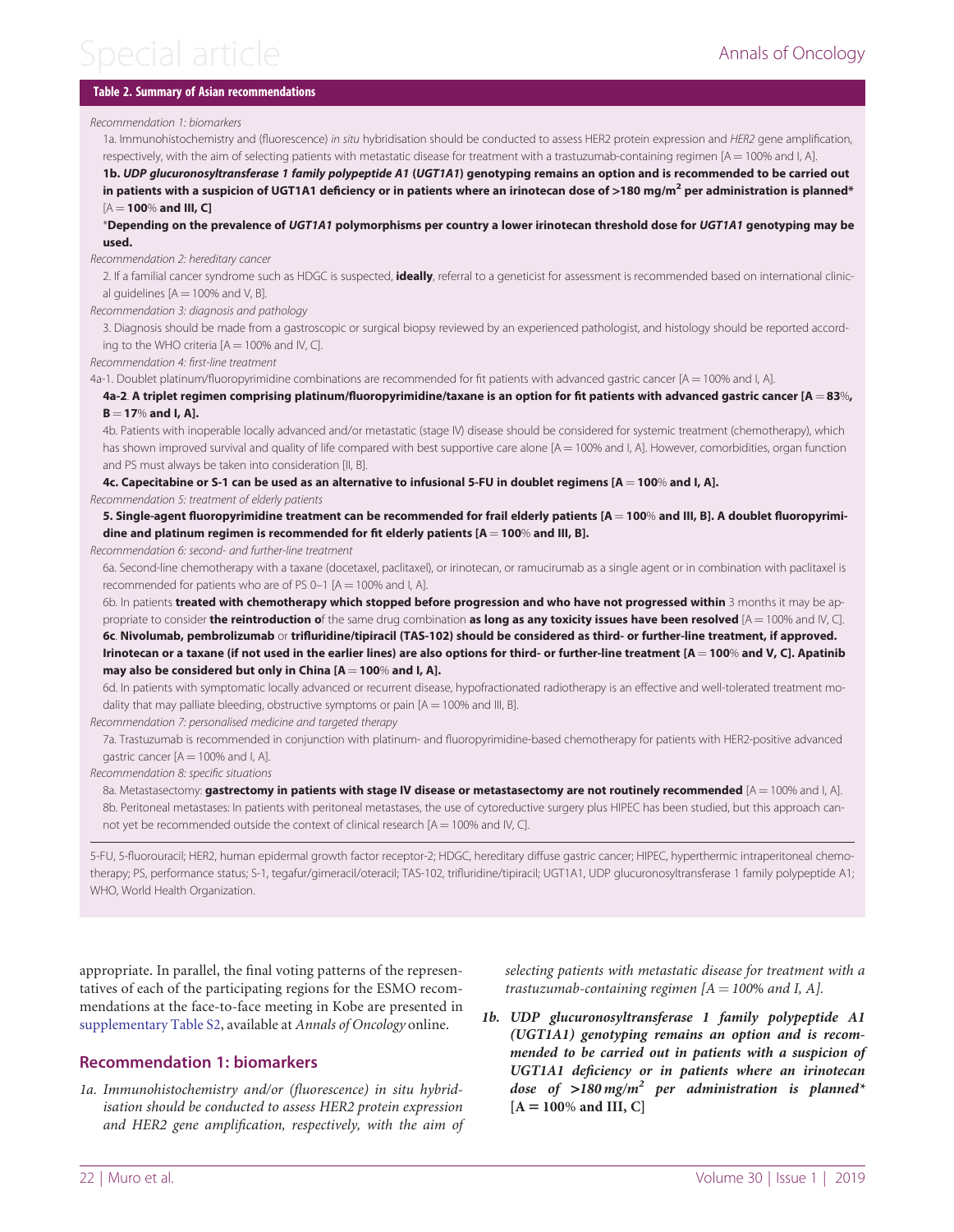#### \* Depending on the prevalence of UGT1A1 polymorphisms per country a lower irinotecan threshold dose for UGT1A1 genotyping may be used.

All 12 Asian experts agreed with and accepted completely  $[A = 100\%]$  'recommendation 1a' above that the human epidermal growth factor receptor-2 (HER2) status (HER2 positivity) of the tumours of all patients with mGC should be established at the time of diagnosis. This opinion was based on data from the randomised, phase III ToGA trial [[22\]](#page-11-0) in which HER2 positivity (increased HER2 expression or HER2 gene amplification) was observed in 22.1% of the tumour samples analysed from patients with advanced GC or advanced cancer of the GEJ [[23\]](#page-11-0). The rates of HER2 positivity were similar for European and Asian patients at 23.6% and 23.9%, respectively [\[23](#page-11-0)]. Trastuzumab plus chemotherapy was shown to significantly improve overall survival (OS) in patients with HER2-positive tumours compared with those who received chemotherapy alone (OS 16.0 versus 11.8 months, hazard ratio 0.65, 95% confidence interval 0.51–0.80) and is recommended in combination with chemotherapy for the treatment of patients with HER2 immunohistochemistry (IHC)  $2+$  with fluorescence in situ hybridisation-positive or IHC  $3+$  disease [Magnitude of Clinical Benefit Scale (MCBS) 5] [[22\]](#page-11-0). This benefit of trastuzumab in HER2-positive patients was confirmed for Asian patients in a subgroup analysis of 101 HER2-positive Japanese patients included in the ToGA trial [\[24](#page-11-0)], and in a randomised, controlled trial of 85 Chinese patients [[25](#page-11-0)]. Comparable antitumour activity was also seen in the non-randomised phase II Japanese HERBIS-1 study in which patients with HER2-positive tumours were treated with trastuzumab tri-weekly in combination with tegafur/gimeracil/oteracil (S-1) and cisplatin [[26](#page-11-0)]. Assessment of HER2 positivity with a view to selecting patients for treatment with a trastuzumab-containing regimen is used routinely in Japan, China, Korea Taiwan and Singapore for patients with inoperable mGC, and is recommended by the Japanese gastric treatment guidelines [\[12\]](#page-11-0), CSCO, the Chinese Anticancer Society, the Korean Clinical Practice Guidelines [[14,](#page-11-0) [15\]](#page-11-0) and the Taiwan Cooperative Oncology Group (TCOG) Clinical Practice Guidelines for GC. For details of further trials, see 'recommendation 7'.

The experts also agreed completely  $[A = 100\%]$  with the addition of 'recommendation 1b' above, most of the wording for which was taken from the Pan-Asian adapted ESMO guidelines for the management of patients with metastatic colorectal cancer [\[20](#page-11-0)]. The enzyme activity of UGT1A1 is known to be closely associated with genetic polymorphisms of UGT1A1. In Asian patients, the frequency of the UGT1A1 \*28 variant is much lower than that in Caucasian patients, whilst the converse is true for the UGT1A1 \*6 variant [\[27\]](#page-11-0). Some Japanese studies [\[28](#page-11-0), [29](#page-11-0)] have reported that UGT1A1 \*6 or \*28 homozygous genotypes increase the incidence of severe neutropenia but not diarrhoea, and Cheng et al. have verified the association between UGT1A1 \*6/\*6 alleles and severe neutropenia among Asian populations in a meta-analysis [[30](#page-11-0)]. It is estimated that  $\sim$ 10% of Japanese patients are either homozygous or simultaneously heterozygous for the UGT1A1 \*6 or \*28 alleles associated with irinotecan-induced toxicities [\[31](#page-11-0), [32](#page-11-0)]. Thus, for patients known to have such a genetic background, irinotecan dose reduction is strongly recommended,

# <span id="page-4-0"></span>Annals of Oncology **Annals of Oncology Special article**

and for patients with homozygous genotypes, the maximum tol-erated dose is considered to be 150 mg/m<sup>2</sup> [\[29](#page-11-0), [30](#page-11-0)].

In addition, the Pan-Asian experts proposed that gastric tumours may be optionally tested for microsatellite instability (MSI) and mismatch repair deficiency (dMMR) with a view to predicting the clinical benefit of immune check-point inhibitors (ICIs), once they become available to patients [[33\]](#page-11-0). At the present time, the opinion is that the tumours of patients with mGC do not need to be routinely tested for programmed death-ligand 1 (PD-L1), tumour mutation burden (TMB) and Epstein Barr virus (EBV). However, PD-L1, TMB and EBV may be considered as potential biomarkers for the use of ICIs in the future [[34](#page-11-0)–[37](#page-11-0)].

#### Recommendation 2: hereditary cancer

2. If a familial cancer syndrome such as hereditary diffuse GC (HDGC) is suspected, ideally, referral to a geneticist for assessment is recommended based on international clinical guidelines  $[A = 100\%$  and V, B].

The Asian experts accepted completely  $[A = 100\%]$  the statement in 'recommendation 2' following considerable discussion (see initial voting in [supplementary Table S1,](https://academic.oup.com/annonc/article-lookup/doi/10.1093/annonc/mdy502#supplementary-data) available at Annals of Oncology online) and a modification to the text to include the word ideally (see bold text above). HDGC accounts for 1%–3% of the total GC incidence worldwide [[38\]](#page-11-0). However, such incidence data are not available for Asia. In Japan, HDGC families with a CDH1 germline mutation or a large deletion in the CDH1 gene have been reported [\[39–41](#page-11-0)]. However, overall in the case of the 6 Asian countries represented by the experts, HDGC is considered to be very rare and access to a geneticist who specialises in GC is difficult in most of the six countries.

#### Recommendation 3: diagnosis and pathology

3. Diagnosis should be made from a gastroscopic or surgical biopsy reviewed by an experienced pathologist, and histology should be reported according to the World Health Organization (WHO) criteria  $[A = 100\%$  and IV, C.

The Asian experts accepted completely  $[A = 100\%]$  the ESMO recommendation on 'diagnosis and pathology' taken from the ESMO 2016 guidelines [\[18](#page-11-0)]. Patients in Asian countries are frequently diagnosed with earlier stage disease than patients in non-Asian countries. In Japan and Korea where the incidences of GC are the highest in the world, national screening programmes for routine GC screening are available [\[2](#page-10-0)]. Ninety percent of GCs are adenocarcinomas which are subdivided according to histological appearance into diffuse (undifferentiated) and intestinal (welldifferentiated) carcinomas according to the Lauren classification [[42\]](#page-11-0). The Japanese Classification of Gastric Carcinoma (JCGC) (15th edition or 3rd edition in English [[43\]](#page-11-0)) is also widely used in Japan in terms of histological diagnosis and differs in some respects from the WHO and Lauren classifications, e.g. poorly cohesive carcinoma in the WHO classification, includes non-solid type poorly differentiated adenocarcinoma and signet-ring cell carcinoma in JCGC criteria. The Cancer Genome Atlas (TCGA) molecular subtyping project has identified four principal GC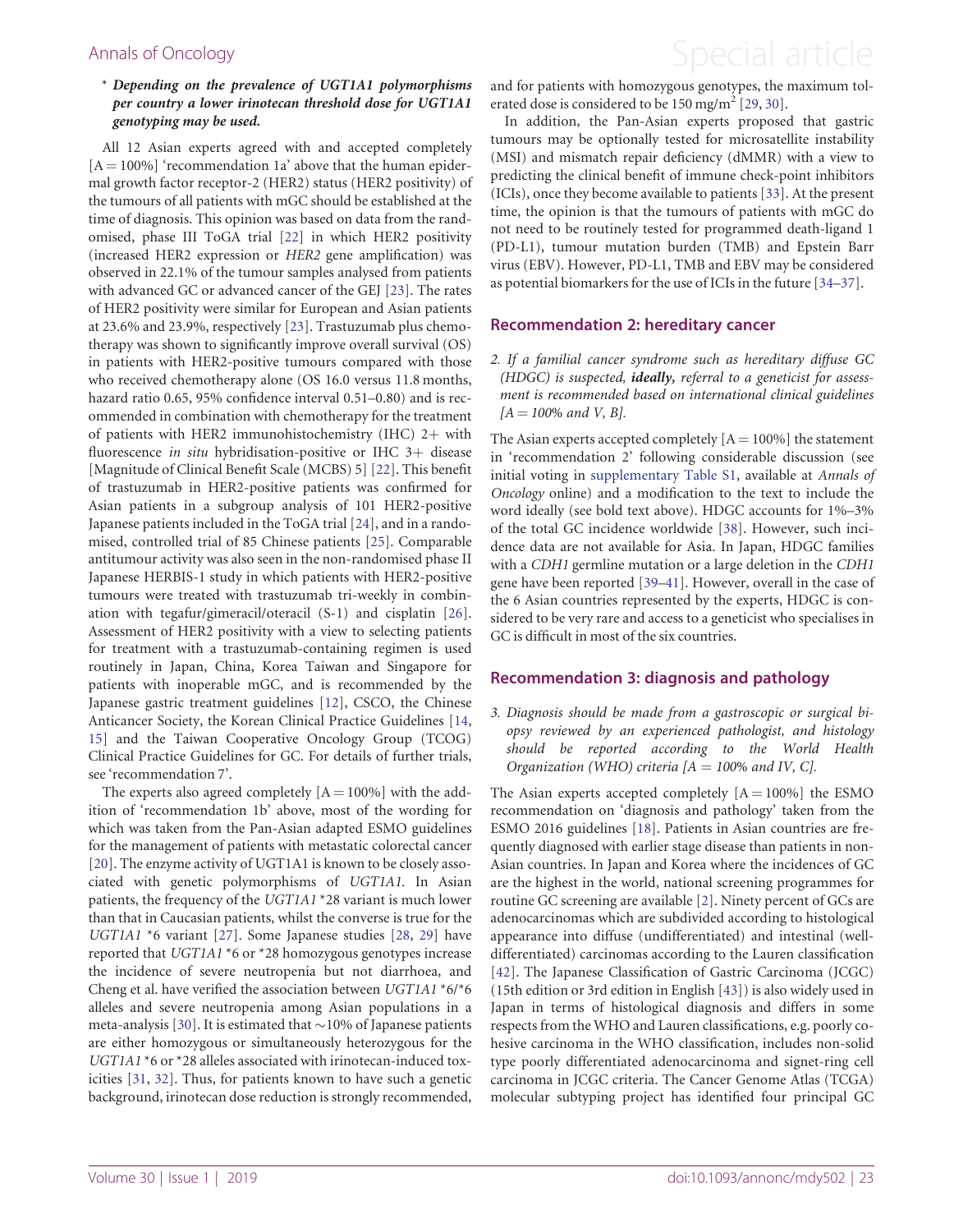<span id="page-5-0"></span>subtypes [[44,](#page-11-0) [45\]](#page-11-0). Comprehensive profiling of GCs from 207 Japanese patients with a 435-gene panel showed Japanese patients to be consistent with these four molecular subtypes but to have significantly fewer tumours with MSI (8% versus 21%) and more genome stable tumours (30% versus 20%) than the TCGA GC classification. In addition, actionable genetic alterations were not specific and were widely observed throughout the four TCGA subtypes [\[46](#page-11-0)]. The Asian Cancer Research Group (ACRG) has also classified patients with GC into four subtypes according to molecular profiling [\[47](#page-12-0)]. Both the TCGA and ACRG classifications have identified a group of MSI-high tumours, but differ in the other subtypes. The MSI-high and EBV-positive GC subtypes has been shown to be highly sensitive to immunotherapy, whilst patients with the ACRG epithelial-to-mesenchymal transition GC subtype may not respond to single-agent antiprogrammed death-1 (PD-1) receptor therapy [\[36](#page-11-0)]. In addition, the ACRG subtypes have prognostic value, but the TCGA GC subtypes do not. Three major subtypes of GC have been identified in patients from Singapore and Australia [[48\]](#page-12-0). As for the ESMO 2016 Guidelines [\[18](#page-11-0)], the current guidelines document does not consider rarer gastric malignancies, such as gastrointestinal stromal tumours, lymphomas and neuroendocrine tumours.

### Recommendation 4: first-line treatment

- 4a-1. Doublet platinum/fluoropyrimidine combinations are recommended for fit patients with advanced GC  $[A = 100\%$  and I, A].
- 4a-2. A triplet regimen comprising platinum/fluoropyrimidine/ taxane is an option for fit patients with advanced GC  $[A = 83\%, B = 17\% \text{ and } I, A].$
- 4b. Patients with inoperable locally advanced and/or metastatic (stage IV) disease should be considered for systemic treatment (chemotherapy), which has shown improved survival and quality of life compared with best supportive care (BSC) alone  $[A = 100\%$  and I, A]. However, comorbidities, organ function and performance status (PS) must always be taken into consideration [II, B].
- 4c. Capecitabine is associated with improved OS compared with infused 5-FU within doublet and triplet regimens [I, A], was revised to read Capecitabine or S-1 can be used as an alternative to infusional 5-FU in doublet regimens  $[A = 100\%$  and I, A].
- 4d. DCF in a 3-weekly regimen was associated with improved OS, but also added significant toxic effects including increased rates of febrile neutropenia [I, C]. This recommendation was to be removed.

The Pan-Asian panel of experts agreed with and accepted completely  $[A = 100\%]$  and accepted completely  $[A = 83\%]$  or with some reservation  $[B = 17\%]$  'recommendation 4a' for the firstline treatment of HER2-negative mGC (stage IV) taken from the ESMO 2016 guidelines [[18\]](#page-11-0) once it had been separated into two statements 4a-1 and 4a-2. The words 'or triplet' were removed from the original statement to generate 'recommendation 4a-1' and a new recommendation was inserted concerning the use of triplet chemotherapy combinations 'recommendation 4a-2' (see bold text). The representatives of JSMO could only accept with some reservation [B] the new 'recommendation 4a-2'. 'Recommendation 4b' was accepted completely  $[A = 100\%]$  and 'recommendation 4c' was accepted completely  $[A = 100\%]$  once it had been revised as indicated by the bold text above. 'Recommendation 4d' was deleted as it was considered to have been incorporated into 'recommendation 4a-2', and again this revision was accepted completely  $[A = 100\%]$ .

These recommendations and the adaptations to the original ESMO 2016 recommendations were based on the fact that systemic chemotherapy has been shown to improve survival and quality of life compared with BSC alone, in patients with GC [[49–](#page-12-0) [51](#page-12-0)]. Typically in Asia, first-line therapy is a platinum/fluoropyrimidine doublet based on the demonstrated improvement in response and survival compared with fluoropyrimidine alone in Asian patients with GC [[52,](#page-12-0) [53\]](#page-12-0) (Figure [1\)](#page-6-0). Both cisplatin and oxaliplatin have been shown to have similar efficacy as components of doublet and triplet regimens for the treatment of Western and Asian patients with mGC [\[54](#page-12-0)–[57](#page-12-0)]. However, oxaliplatin is the preferred choice due to its favourable safety profile and ease of administration. Of the three available fluoropyrimidines, 5-fluorouracil (5-FU), capecitabine and S-1, capecitabine tends to be favoured due to its ease of administration and its demonstrated non-inferiority to infusional 5-FU in triplet and doublet regimens [[55](#page-12-0), [58](#page-12-0), [59\]](#page-12-0). Although, 5-FU is also routinely used in Asian countries, especially for patients who cannot manage oral intake or have massive ascites. Subset analyses of the data from the AVAGAST and ToGA trials also showed capecitabine plus cisplatin to be well tolerated in Japanese patients [[60\]](#page-12-0). A meta-analysis found no differences in OS or progression-free survival (PFS) for capecitabine-based versus 5-FU-based regimens, S-1-based versus 5-FU-based regimens and S-1-based versus capecitabine-based regimens [[61](#page-12-0)]. Moreover, the effects were similar in Asian and Western patient subgroups [[61\]](#page-12-0). S-1 has similar efficacy to capecitabine both as a single agent [\[62](#page-12-0)] and in platinum doublets [[61,](#page-12-0) [63](#page-12-0)] but with a lower frequency of relevant adverse events.

The triplet regimen of docetaxel, cisplatin, 5-FU (DCF) has been shown to improve OS when compared with the doublet regimen of cisplatin and 5-FU, however, its use is limited due to significant toxicity [\[64](#page-12-0)]. A small randomised phase II study of modified DCF (mDCF) compared with DCF [\[65\]](#page-12-0) demonstrated an improvement in survival for mDCF, but although the toxicity was less, it still remained significant with a 22% hospitalisation rate. However, recent data from the Japanese phase III JCOG1013 trial show the addition of docetaxel to doublet S-1 and cisplatin chemotherapy to fail to improve OS in patients with advanced GC [[66\]](#page-12-0). mDCF therefore may be considered in selected patients, supported by two recent Asian trials [\[67](#page-12-0), [68](#page-12-0)].

Also, although a meta-analysis has demonstrated a significant benefit from the addition of an anthracycline to a platinum/fluoropyrimidine doublet [\[59](#page-12-0)], the addition of anthracyclines to a platinum/fluoropyrimidine doublet did not lead to improved response or survival in Asian patients [\[69](#page-12-0)], and is not recommended. Trials of non-platinum containing fluoropyrimidine doublets with docetaxel [[70](#page-12-0)] or paclitaxel [\[71](#page-12-0)] conducted in Asian patients or irinotecan in trials conducted in Western patients [\[72](#page-12-0), [73\]](#page-12-0) have also shown similar efficacy to doublet platinum/fluoropyrimidine combinations. However, these doublets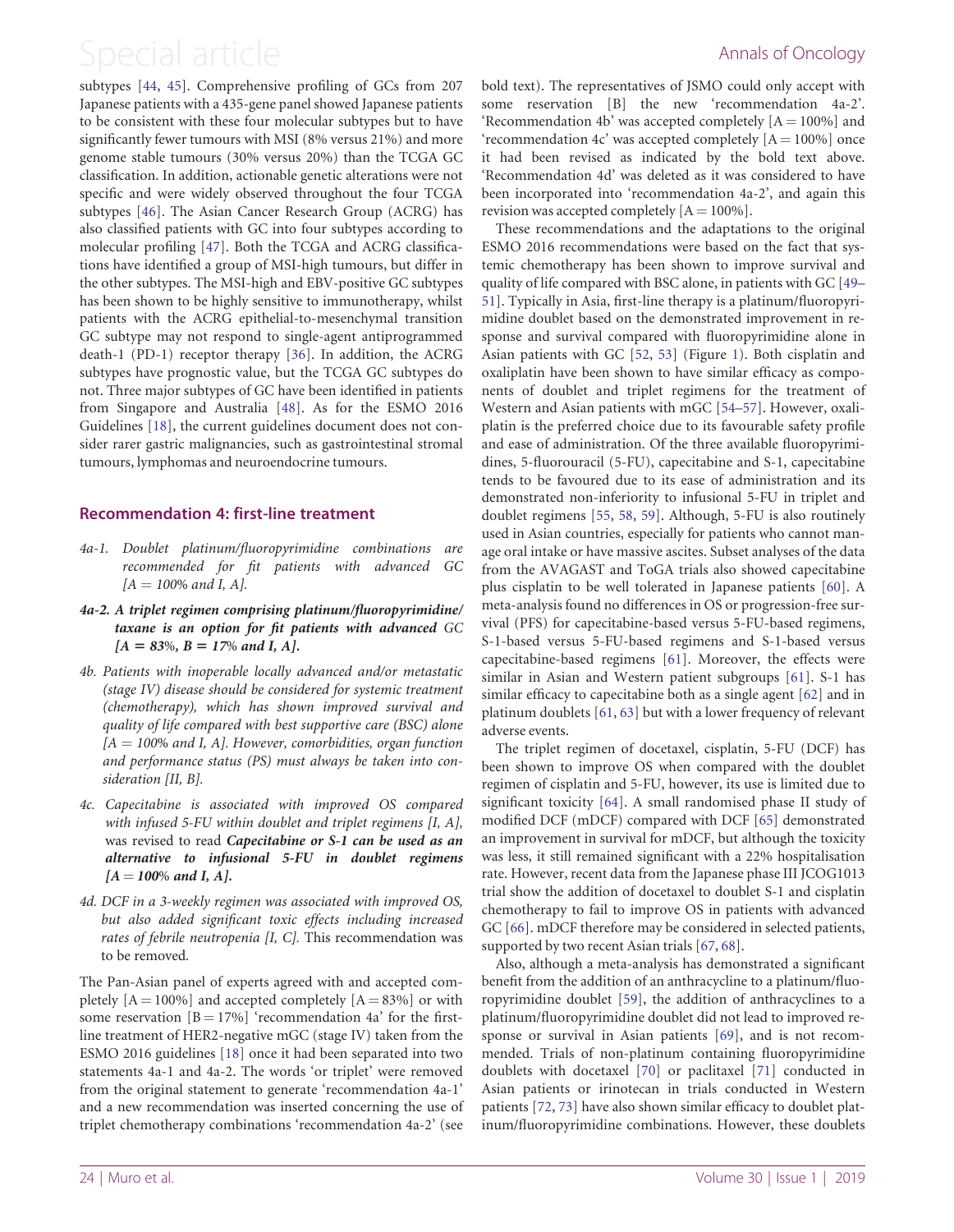<span id="page-6-0"></span>

Figure 1. First- and second-line treatment options for patients with metastatic gastric cancer. BSC, best supportive care; CF, cisplatin and 5fluorouracil; CX, cisplatin and capecitabine; ECOG, Eastern Cooperative Oncology Group; HER2, human epidermal growth factor receptor 2; MSI, microsatellite instability; PS, performance status.

are not routinely used in Asia, as taxanes and irinotecan are typically reserved for use in the second- and third-line treatment settings.

#### Recommendation 5: treatment of elderly patients

- 5-a. Regimens that have been specifically addressed in phase II trials in elderly patients, with comparable survival results, include capecitabine and oxaliplatin, FOLFOX, single-agent capecitabine and S-1 (in Asian patients) [III, B], was revised to read Single-agent fluoropyrimidine treatment can be recommended for frail elderly patients  $[A = 100\%$  and III, B]. A doublet fluoropyrimidine and platinum regimen is recommended for fit elderly patients  $[A = 100\%$  and III, B].
- 5-b. The FLOT regimen is associated with a trend towards improved PFS but also with increased toxicity [II, B]. This recommendation was to be removed.

The Pan-Asian panel of experts agreed with and accepted completely  $[A = 100\%]$  the reworded version of 'recommendation 5a' above, the original of which was taken from the ESMO 2016 guidelines [\[18\]](#page-11-0). The revisions were made to reflect the current situation for the treatment of mGC in Asian patients. It was agreed unanimously that 'recommendation 5b' should be deleted as it was considered to have been incorporated into 'recommendation 4a-2'. In Asia, the regimens for the treatment of elderly patients with mGC have evolved based on the results of phase II trials in elderly patients and subgroup analyses of elderly patients included in phase III trials. A Japanese phase II trial has shown the median PFS and OS for patients with mGC aged >75 years achieved with single-agent S-1 [\[74](#page-12-0)] to be comparable with those achieved in the S-1 treatment arm of the phase III SPIRITS trial in patients aged 20-74 years [\[53\]](#page-12-0). A subgroup analysis of the Japanese phase III JFMC36-0701 trial showed a similar benefit for patients aged  $\geq$ 75 and <75 years treated with S-1 [[75\]](#page-12-0), whilst a Korean phase II trial in patients aged  $\geq$  65 years showed capecitabine and S-1 to be equally effective [[62](#page-12-0)]. In Taiwan, high-dose fluorouracil and leucovorin therapy has been widely used for over 20 years, and is widely used for the treatment of elderly patients [[17](#page-11-0), [76,](#page-12-0) [77](#page-12-0)] and is listed in the TCOG GC Guidelines for Taiwan [\[78](#page-12-0)] (also cited in reference [\[17](#page-11-0)]), and in the National Taiwan University Hospital GC guidelines. Dose attenuated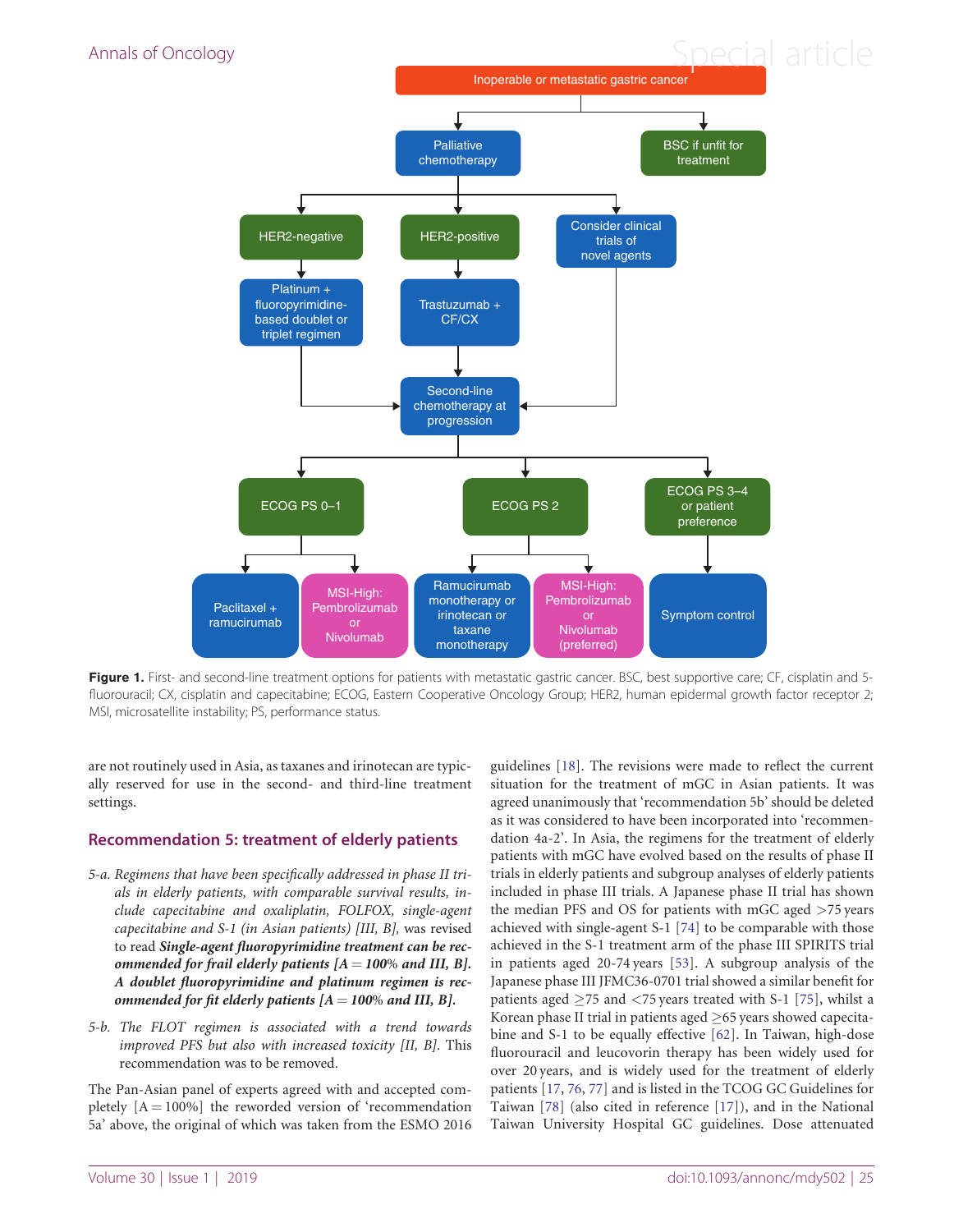<span id="page-7-0"></span>capecitabine oxaliplatin (CAPOX) [\[79](#page-12-0)] and 5-FU, leucovorin and oxaliplatin (FOLFOX) [[80](#page-12-0)] regimens have also shown acceptable toxicities and similar efficacies to studies with standard doses in two Chinese phase II trials in elderly patients. Furthermore, a randomised, phase III, Korean study in elderly patients  $\geq$  70 years showed CAPOX to be superior to capecitabine alone in terms of PFS and a Japanese trial showed S-1 and oxaliplatin (SOX) to be superior to S-1 and cisplatin in terms of PFS and OS in elderly patients  $\geq$  70 years of age [[81](#page-12-0), [82](#page-13-0)].

The fluorouracil, leucovorin, oxaliplatin and docetaxel (FLOT) combination regimen developed in Europe [\[54](#page-12-0)] was not superior to fluorouracil, leucovorin, oxaliplatin (FLO) in patients with mGC or in those patients aged  $\geq$ 70 years [\[83\]](#page-13-0) or to FOLFOX in a Chinese trial in patients aged  $\geq 65$  years [\[68](#page-12-0)], and its use has not been developed in Asia.

### Recommendation 6: second- and further-line treatment

- 6a. Second-line chemotherapy with a taxane (docetaxel, paclitaxel), or irinotecan, or ramucirumab as a single agent or in combination with paclitaxel is recommended for patients who are of PS 0-1 [ $A = 100\%$  and I, A].
- 6b. Similar efficacy has been demonstrated for weekly paclitaxel and irinotecan. This recommendation was to be removed and be replaced with the new revised 'recommendation 6b' below.
- 6b. In patients treated with chemotherapy which stopped before progression and who have not progressed within 3 months it may be appropriate to consider the reintroduction of the same drug combination as long as any toxicity issues have been resolved  $[A = 100\%$  and IV, C].
- 6c. Nivolumab, pembrolizumab or trifluridine/tipiracil (FTD/ TPI, TAS-102) should be considered as third- or furtherline treatment, if approved. Irinotecan or a taxane (if not used in the earlier lines) are also options for third- or further-line treatment  $[A = 100\%$  and V, C]. Apatinib may also be considered but only in China  $[A = 100\%$  and I, A].
- 6d. In patients with symptomatic locally advanced or recurrent disease, hypofractionated radiotherapy is an effective and well-tolerated treatment modality that may palliate bleeding, obstructive symptoms or pain  $[A = 100\%$  and III, B].

All 12 Asian experts agreed with and accepted completely  $[A = 100\%]$  'recommendation 6a' and the deletion of 'recommendation 6b', with the proposal that patients with mGC who have progressed on first-line treatment are assigned to secondline treatment and care according to the treatment options presented in Figure [1.](#page-6-0) These options are based on the observations that irinotecan or docetaxel monotherapy have been shown to be superior to BSC in individual trials in both Western and Asian patients [\[84](#page-13-0)–[87](#page-13-0)], and also in a meta-analysis [\[88](#page-13-0)]. A randomised phase III trial directly comparing irinotecan and paclitaxel as second-line therapy in patients with advanced GC showed them to have similar efficacy [\[89](#page-13-0)]. Whilst, nab-paclitaxel (not approved for GC except for Japan) has been shown to be noninferior to paclitaxel in an open-label, randomised phase III trial [[90\]](#page-13-0). However, paclitaxel plus ramucirumab is now the preferred second-line treatment option for patients with mGC and an Eastern Cooperative Oncology Group (ECOG) PS of 0 or 1, based on the results of the phase III RAINBOW trial conducted across 27 countries worldwide [[91,](#page-13-0) [92\]](#page-13-0), in which  $\sim$ 35% of the patients were of Asian ethnicity [\[93\]](#page-13-0) (ESMO MCBS 2). A Japanese study has also investigated nab-paclitaxel and ramucirumab in a singlearm phase II trial and reported promising activity [[94\]](#page-13-0). Ramucirumab monotherapy is also one of the second-line options (Figure [1](#page-6-0)) based on the results of the randomised phase III REGARD trial in which  $\sim$ 16% of the patients were of Asian ethnicity [[95\]](#page-13-0) (ESMO MCBS 1). Today, irinotecan [\[86](#page-13-0), [87](#page-13-0)] or taxane monotherapy [[84](#page-13-0), [86,](#page-13-0) [90](#page-13-0)] is considered an alternative second-line treatment option for patients with mGC who are not candidates for ramucirumab treatment or where ramucirumab is not available. The experts agreed completely  $[A = 100\%]$  with the new revised 'recommendation 6b' that for patients treated with chemotherapy which was stopped before progression and who have not progressed within 3 months it may be appropriate to consider the reintroduction of the same drug combination.

The experts also accepted completely the new 'recommendation 6c'  $[A = 100\%]$ . Docetaxel and irinotecan have also been shown to be effective as salvage therapies [[85\]](#page-13-0). Thus, for patients with disease progression after second-line therapy with a taxane  $+/-$ ramucirumab, irinotecan therapy is an option. Nivolumab, a monoclonal antibody that binds to the PD-1 receptor, is also recommended as monotherapy for treatment in the third- or later-line settings based on the results of the ATTRACTION-2 trial in mGC ECOG PS 0-1 patients, who were refractory or intolerant to two or more previous lines of chemotherapy, conducted in Japan, Korea and Taiwan [[96\]](#page-13-0) [not approved by the European Medicines Agency (EMA)]. Trifluridine/tipiracil (FTD/TPI, TAS-102) has demonstrated efficacy with an acceptable toxicity profile in a Japanese phase II study in patients with advanced pre-treated GC [\[97\]](#page-13-0). More recently, FTD/TPI was shown to produce a 31% reduction in the risk of death compared with placebo in patients with heavily pre-treated advanced or mGC in the multinational, phase III TAGS trial [[98\]](#page-13-0) (not approved by the EMA). In a Chinese phase III trial, apatinib, a vascular endothelial growth factor receptor 2 tyrosine kinase inhibitor, showed a significant survival benefit over placebo in the third- and later-line settings [[99\]](#page-13-0) and is approved for use in China. Monotherapy with pembrolizumab, another monoclonal antibody that binds to the PD-1 receptor, has shown promising activity and manageable safety in a global, single-arm phase II trial (KEYNOTE-059) in patients with advanced GEJ cancer or GC who had previously received at least two lines of prior systemic therapy [\[100\]](#page-13-0). This led to the United States Federal Drug Administration (FDA) approving pembrolizumab for the treatment of mGC that expresses PD-L1 [combined positive score (CPS)  $\geq$ 1] and has progressed on or after two or more previous lines of therapy including platinum- and fluoropyrimidine-containing chemotherapy (not approved by the EMA). Pembrolizumab did not significantly improve OS compared with paclitaxel as second-line therapy for mGC with PD-L1  $(CPS \geq 1)$  in the phase III trial (KEYNOTE-061) [[37\]](#page-11-0). Subgroup analyses suggest that the treatment effect of pembrolizumab might be more pronounced in patients with a better PS, and tumours with greater levels of PD-L1 expression, and MSI [[37\]](#page-11-0), all of which will be evaluated in ongoing trials in the first-line setting.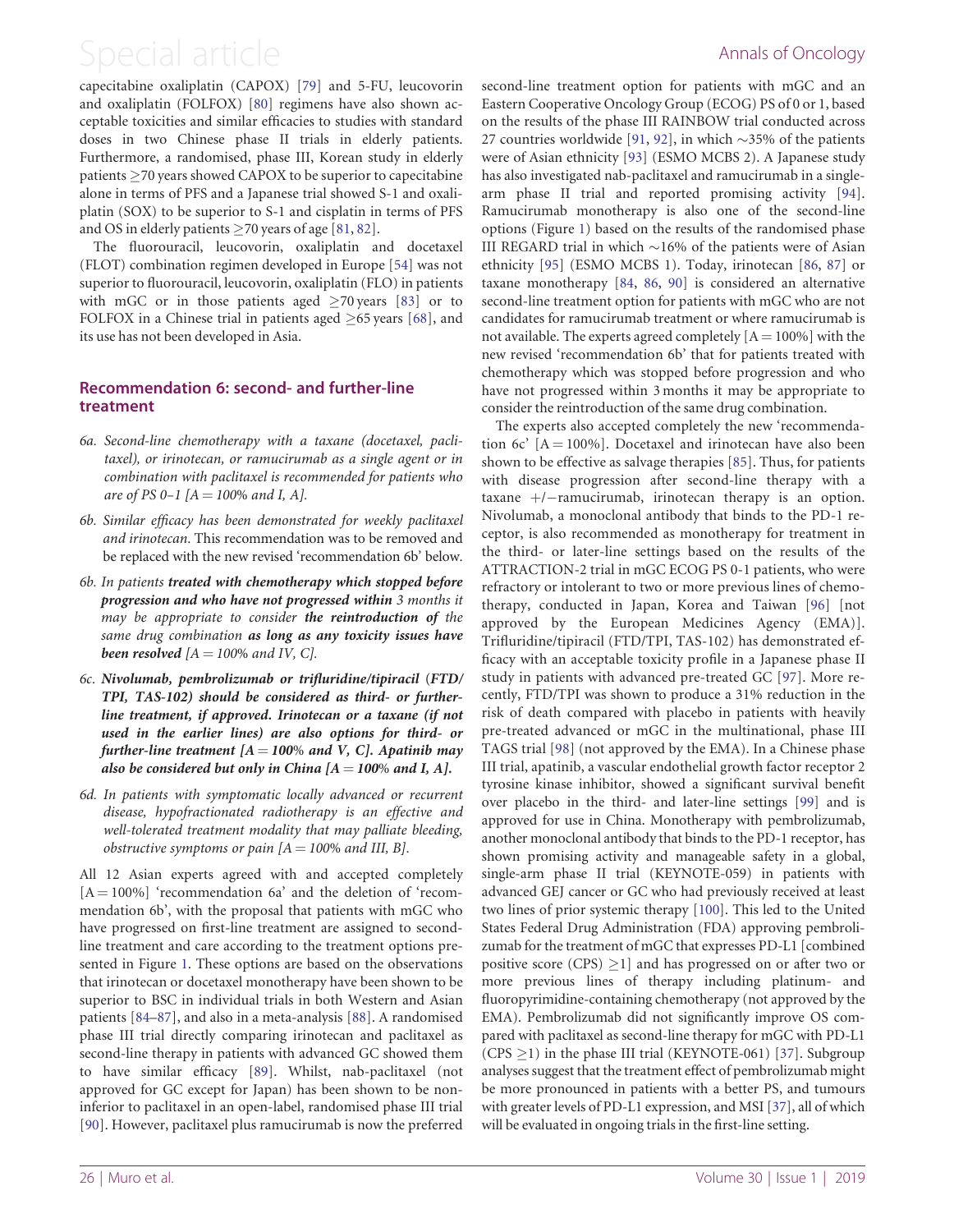Finally, palliative radiotherapy may be an option for patients with symptomatic, locally advanced or recurrent disease [101–107]. Consistent with this, all 12 Asian experts completely accepted  $[A = 100\%]$  'recommendation 6d'.

### Recommendation 7: personalised medicine and targeted therapy

#### 7. Trastuzumab is recommended in conjunction with platinumand fluoropyrimidine-based chemotherapy for patients with HER2-positive advanced GC  $[A = 100\%$  and I, A].

The Asian experts accepted this 'recommendation' completely  $[A = 100\%]$  consistent with 'recommendation 1a' above, and based on the data from the ToGA trial [\[22](#page-11-0)–[24](#page-11-0)], a Chinese randomised controlled trial [[25\]](#page-11-0), several Japanese phase II trials [[26,](#page-11-0) [108](#page-13-0), [109](#page-13-0)] and one Korean trial [[110](#page-13-0)]. A Japanese phase II trial has shown high antitumour activity and manageable toxicity for trastuzumab plus S-1 in elderly patients [\[111\]](#page-13-0). A non-randomised Japanese trial has also shown trastuzumab combined with paclitaxel to be well tolerated with promising activity, in the second-or later-line treatment of trastuzumab-naïve patients [\[112](#page-13-0)]. However, trastuzumab beyond progression second-line in patients who were previously treated with trastuzumab failed to improve PFS in the Japanese WJOG 7112G trial [[113](#page-13-0)].

As stated previously in 'recommendation 3' above, four principal GC subtypes have been identified [[44](#page-11-0)[–47\]](#page-12-0). Each molecular subtype is enriched for selected molecular abnormalities [[18](#page-11-0)], which include enriched copy numbers of key receptor tyrosine kinase genes, such as those for HER2, epidermal growth factor receptor (EGFR), fibroblast growth factor receptor-2 and hepatocyte growth factor (HGF) receptor (MET) or MSI-high/dMMR. These findings have potentially important implications for the development of targeted therapeutic (personalised medicine) approaches in the treatment of patients with mGC. As mentioned previously (recommendation 1) gastric tumours may be optionally tested for MSI and dMMR with a view to predicting the clinical benefit of ICIs. For example, the previously treated MSI-high advanced cancer patients in the KEYNOTE-164 and KEYNOTE 158 trials [[114,](#page-13-0) [115](#page-13-0)], and the gastric and GEJ patients in the KEYNOTE-061 trial [[116\]](#page-14-0), showed high response rates to pembrolizumab. Therefore where nivolumab and FTD/TPI are available as  $3<sup>rd</sup>$ -line therapies, for patients with MSI-high tumours, nivolumab would be the preferred option (Figure [1\)](#page-6-0).

Indeed, PD-L1, TMB and EBV may be considered as potential biomarkers for the use of ICIs in the future [[34–37\]](#page-11-0). PD-L1 in particular has been investigated as a biomarker for ICIs such as pembrolizumab and nivolumab, monoclonal antibodies that bind to the PD-1 receptor. However, the phase III KEYNOTE-061 study of pembrolizumab versus paclitaxel in patients with  $CPS \geq 1$  advanced GC or cancer of the GEJ (mentioned previously under 'recommendation 6' and in relation to MSI above) [[37](#page-11-0)], failed to meet its primary end point and has to be considered as a negative trial, and as a result pembrolizumab is not recommended for the treatment of patients with mGC in this treatment setting. Whilst, nivolumab in a randomised placebo-controlled, phase III trial (ATTRACTION-02) [[96\]](#page-13-0), in Asian patients with advanced GC or cancer of the GEJ who had previously received at least two lines of prior systemic therapy, showed a statistically

# <span id="page-8-0"></span>Annals of Oncology **Annals of Oncology Special article**

significant benefit in OS ( $P < 0.0001$ ) compared with placebo regardless of PD-L1 expression. At the present time, none of the ICIs have been approved by the EMA for GC. Randomised phase III trials of anti-EGFR and anti-MET/HGF therapies have not been able to demonstrate an improvement in OS [[117–120](#page-14-0)].

#### Recommendation 8: specific situations

- 8a. Metastasectomy: Gastrectomy in patients with limited metastatic disease does not improve survival [1A], was revised to read Gastrectomy in patients with stage IV disease or metastasectomy are not routinely recommended  $[A = 100\%$  and I, A].
- 8b. Peritoneal metastases: In patients with peritoneal metastases, the use of cytoreductive surgery (CRS) plus HIPEC has been studied, but this approach cannot yet be recommended outside the context of clinical research  $[A = 100\%$  and IV C].

The Asian experts accepted completely  $[A = 100\%]$  'recommendation 8a' once it had been reworded. This was based on evidence in Asian patients from the randomised REGATTA trial which showed that gastrectomy in patients with limited metastatic disease does not improve survival [I, A] [[121\]](#page-14-0).

Also, although there have been several studies of hyperthermic intraperitoneal chemotherapy (HIPEC) in Asia, including some indicating a survival advantage, the evidence is insufficient to recommend the incorporation of HIPEC into standard therapy [[122](#page-14-0)–[126\]](#page-14-0). The results of randomised trials of adjuvant HIPEC from Western centres are awaited. A study which retrospectively examined the outcomes of 277 patients who were treated with CRS plus HIPEC or CRS alone suggested a survival benefit in those patients treated with HIPEC. However, the fact the study was retrospective means it could potentially be biased [[127](#page-14-0)]. The experts accepted completely  $[A = 100\%]$  'recommendation 8b'.

#### **Discussion**

#### Conclusions

The results of the voting by the Asian experts both before and after the face-to-face meeting in Kobe showed high concordance ([supplementary Tables S1 and S2](https://academic.oup.com/annonc/article-lookup/doi/10.1093/annonc/mdy502#supplementary-data), available at Annals of Oncology online) with the ESMO recommendations for the treatment of patients with mGC published as part of the 2016 ESMO Clinical Practice Guidelines for diagnosis, treatment and follow-up for GC [\[18](#page-11-0)]. In terms of level of agreement there were no votes of less than an A (accept completely) following the face-to-face discussions, except for 'recommendation 4a-2'.

Thus, these guidelines can be considered to be consensus guidelines for the treatment of patients with mGC in Asia, with  $\geq$ 80% of experts voting to accept completely or accept with reservation a specific recommendation. As mentioned previously, the levels of agreement provided by each of the Asian experts were based on the available scientific evidence and were independent of the approval and reimbursement status of certain drugs (including biologics) in their individual countries. A summary of the approval and reimbursement status of the recommended drugs, as of July 2018, is presented for each participating country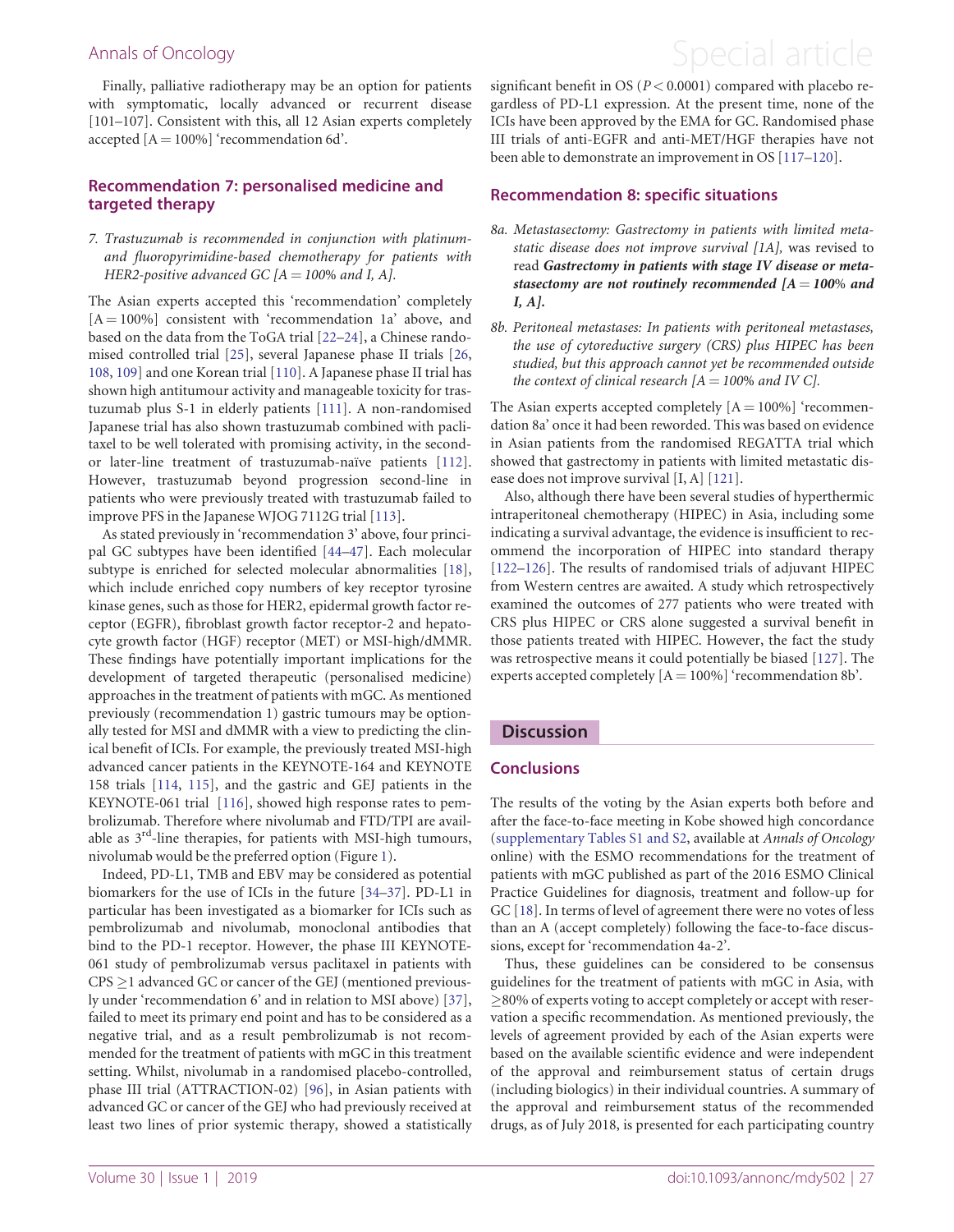<span id="page-9-0"></span>

<sup>b</sup>Partially reimbursed in Ministry of Health hospitals and paid in full by patients in other hospitals. bPartially reimbursed in Ministry of Health hospitals and paid in full by patients in other hospitals.

5-FU, 5-fluorouraci); MCBS, Magnitude of Clinical Benefit Scale; S-1, tegafur/gimeracil/oteracil; FTD/TPJ, trifluridine/tipiracil. 5-FU, 5-fluorouracil; MCBS, Magnitude of Clinical Benefit Scale; S-1, tegafur/gimeracil/oteracil; FTD/TPI, trifluridine/tipiracil. Partially approved/reimbursed or with restriction. Partially approved/reimbursed or with restriction. <sup>C</sup>Nivolumab not yet approved but available. cNivolumab not yet approved but available. lot approved or reimbursed. Not approved or reimbursed. Approved or reimbursed. Approved or reimbursed.

Table 3. Summary of drug approvals and reimbursement according to Asian country

Table 3. Summary of drug approvals and reimbursement according to Asian country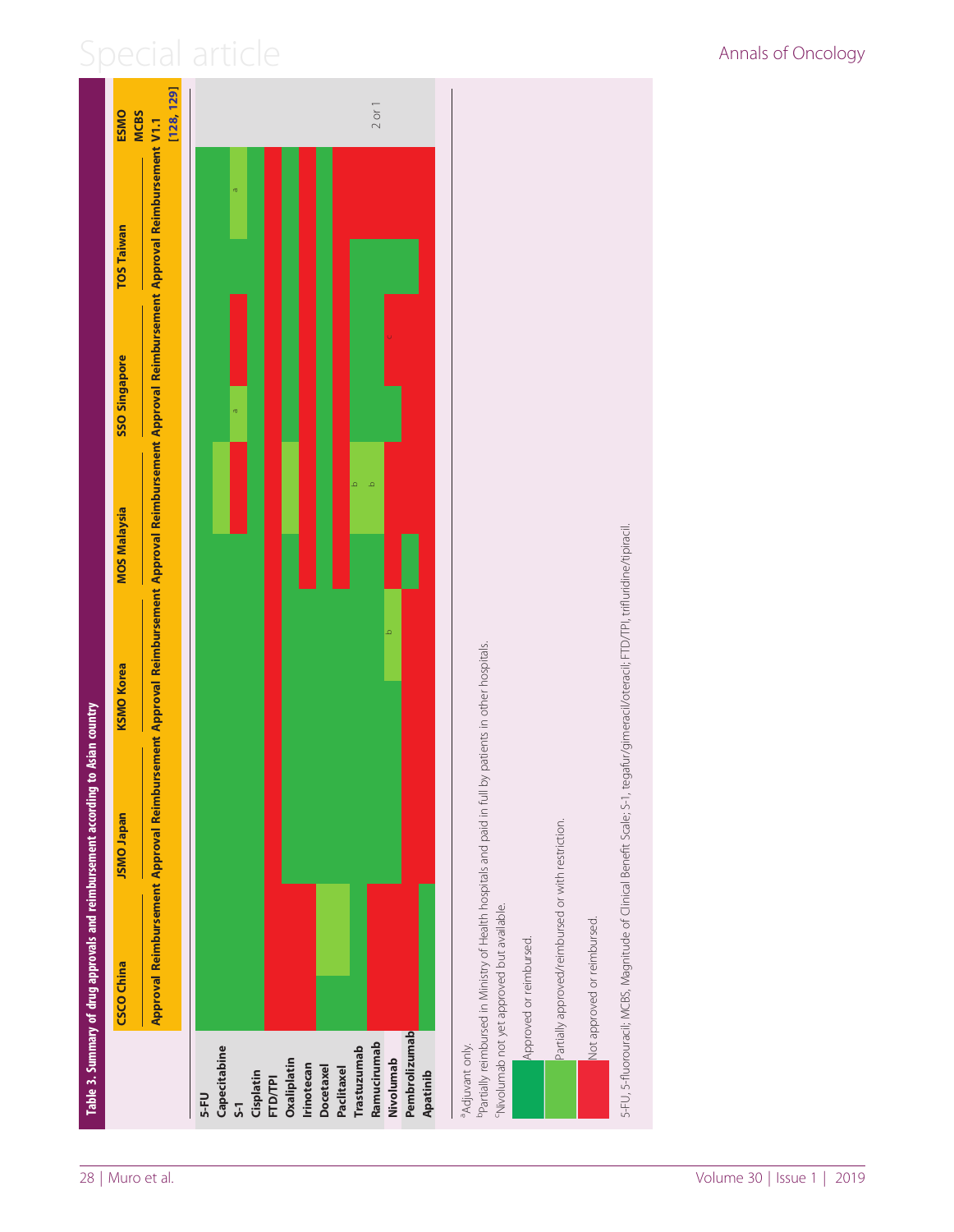in Table [3](#page-9-0) and will obviously impact on some of the treatment strategies that can be adopted by certain countries.

### Acknowledgements

The authors would like to thank Ms C. Tada from the secretariat of JSMO and Ms K. Marinoni, ESMO Assistant, for their preparation and on-site assistance and support during the face-toface meeting of experts in Kobe. Dr A. Kinsella, Cancer Communications and Consultancy Ltd, Knutsford, Cheshire, UK is acknowledged for her assistance in the preparation of the manuscript funded by JSMO.

### Funding

All costs relating to this consensus conference were covered by the JSMO central dedicated funds. There was no external funding of the event or the manuscript production.

### **Disclosure**

DA reports fees for consultancy from Bayer, Merck Serono, Roche, Servier, Sanofi and BMS. EB reports fees for consultancy from Takeda, Taiho, Yakult, Esai, Eli Lilly, Chugai, Dainihon-Sumitomo, Kyowahakko-Kirin, Daiichi-Sankyo, Sanofi, Merck Serono, Ono, Bristle-Myers Squibb, and Astellas; and research funding from Takeda, Taiho, Yakult, Esai, Eli Lilly, Chugai, Kyowahakko-Kirin, Daiichi-Sankyo, Merck Serono, Ono, Bristle-Myers Squibb, Astellas, Shionogi, Bayer, MSD, and Linical. BCC reports fees for consultancy from Novartis, AstraZeneca, Boehringer-Ingelheim, Roche, BMS, Yuhan, Pfizer, Eli Lilly and Janssen, and research funding from Novartis, Bayer, AstraZeneca, MOGAM Institute, Don-A ST, Champions Oncology and Janssen. LTC reports fees for consultancy from ONO, BMS, MSD, Eli Lilly, PhamaEngine, Five Prime, Novartis and AstraZeneca; remuneration from ONO, BMS, MSD, Eli Lilly, PhamaEngine, TTY, SyncoreBio, Five Prime, Novartis, Astra Zeneca, Ipsen; research funding from Novartis, Pfizer, Merck Serono, Polaris, TTY, SyncoreBio, Celgene, BMS; and patent royalties/licensing fees from HuniLife; and is a board member of ScinoPharm Taiwan, Ltd. HK reports research funding from Chugai, Eisai, and Daiichi-Sankyo. KK reports fees for consultancy from MSD, ONO Pharmaceuticals, Beigene, and Oncolys biopharma; and research funding from MSD, Ono Pharmaceuticals, Shionogi, and Beigene. FL reports fees for consultancy from Lilly, Merck Sharp & Dohme, Bristol-Myers Squibb, and Astellas Pharma; honoraria from Lilly, Merck Sharp & Dohme, Bristol-Myers Squibb, AstraZeneca, Elsevier, BioNTech AG, SERVIER, Infomedica, Merck KGaA, and Roche; research funding from Bristol-Myers Squibb, and fees for travel, accommodation and expenses from Bristol-Myers Squibb. EM is an advisor for Amgen, Bayer, Sanofi, Servier and Roche. HM reports consultancy fees for Bayer, Boehringer-Ingelheim, BMS, Celgene, Chugai, Daiichi-Sankyo, Dainihon-Sumitomo, Eisai, Janssen, Kowa, Kyowa-Kirin, Lilly, Merck-Serono, MSD, Novartis, Ono, Ohtsuka, Pfizer, Sanofi, Shire Japan, Taiho and Takeda and research

# <span id="page-10-0"></span>Annals of Oncology **Annals of Oncology Annals of Oncology Special article**

funding from Asahi Kasei Pharma, Astellas, Bayer, Boehringer-Ingelheim, BMS, Chugai, Daiichi-Sankyo, Dainihon-Sumitomo, Eisai, Kyowa-Kirin, Lilly, MSD, Nihon Shiyaku, Novartis, Ono, Pfizer, Sanofi, Taiho, Taisho-Toyama, Takeda, Teijin Pharma and Yakult. KM reports fees for consultancy from Chugai, Eli Lilly, Takeda, Ono, Bayer, and Taiho; and research funding from Gilead Sciences, Merck Serono, Ono, Pfizer, Kyowa Hakko Kirin, Shionogi, Daiichi-Sankyo, and MSD. MN reports fees for consultancy from MSD Oncology, Singapore; and honoraria for talks from Taiho Pharmaceuticals May 2018, and MSD Oncology November 2019. TN reports fees for consultancy from Taiho Pharm., Sanofi, Chugai Pharm, Takeda Pharm, Sawai Pharm, Bayer, Bristol-Myers Squibb, Merck Serono, Ono Pharm, and Mochida Pharm; and research funding from Taiho Pharm., Chugai Pharm, Takeda Pharm, Sanofi, Merck Serono, Daiichi-Sankyo, Ono Pharm, MSD and Esai. MHR reports fees for consultancy from Novartis, Lilly, MSD, Bristol-Myers-Squibb, ONO, Taiho and DAEHWA pharm. ECS reports fees for consultancy from BMS, Servier, Celgene, Five Prime Therapeutics, and Gritstone Oncology. KS reports fees for consultancy from Astellas Pharma, Lilly, Bristol-Myers Squibb, Takeda, Pfizer and Ono Pharmaceutical; and research funding from Dainippon Sumitomo Pharma, Lilly, MSD, Daiichi-Sankyo, Taiho Pharmaceutical, Chugai Pharma, and Ono Pharmaceutical. JT reports fees for consultancy from Bayer, Boehringer-Ingelheim, Chugai, Genentech Inc., Ipsen, Lilly, MSD, Merck Serono, Merrimack, Merus, Novartis, Peptomyc, Pfizer, Rafael Pharmaceuticals, F. Hoffmann-La Roche Ltd, Sanofi, Seattle Genetics, Symphogen and Taiho. EVC reports fees for consultancy from Bayer, BMS, Celgene, Lilly, Merck KGaA, Novartis and Servier, and research funding from Amgen, Bayer, BMS, Celgene, Ipsen, Lilly, Merck, Merck KGaA, Novartis, Roche and Servier. WZWI reports fees for consultancy from Boehringer-Ingelheim Malaysia, ROCHE Malaysia, Eisei Malaysia, and Eli Lilly Malaysia; and research funding from Amgen Inc., ROCHE Inc. and Merck Inc. KHY reports fees for consultancy from Boehringer-Ingelheim, Takeda, Bristol-Myers-Squibb (BMS), Ono Pharmaceutical, MSD, Eli Lilly and Amgen; and honoraria from Boehringer Ingelheim, Takeda, Bristol-Myers-Squibb (BMS), Ono Pharmaceutical, MSD, Eli Lilly and Amgen. TY reports honoraria (lecture fees) from Sanofi K.K., Chugai Pharmaceutical Co., Ltd, Eli Lilly Japan K.K, and Merck Serono Co., Ltd; and grant/research funding from MSD K.K., Sanofi K.K., Sumitomo Dainippon Pharma Co., Ltd, Chugai Pharmaceutical Co., Ltd, GlaxoSmithKline K.K. and Nippon Boehringer-Ingelheim Co., Ltd. WPY reports fees for consultancy from ASLAN, MSD, BMS, and Merck. JYD, JL, ZL, IMN, YN, GP and TT have declared no conflicts of interest.

### References

- [1.](#page-1-0) Ferlay J, Soerjomataram I, Dikshit R et al. Cancer incidence and mortality worldwide: sources, methods and major patterns in GLOBOCAN 2012. Int J Cancer 2015; 136(5): E359–E386.
- [2.](#page-1-0) Torre LA, Siegel RL, Ward EM, Jemal A. Global cancer incidence and mortality rates and trends—an update. Cancer Epidemiol Biomarkers Prev 2016; 25(1): 16–27.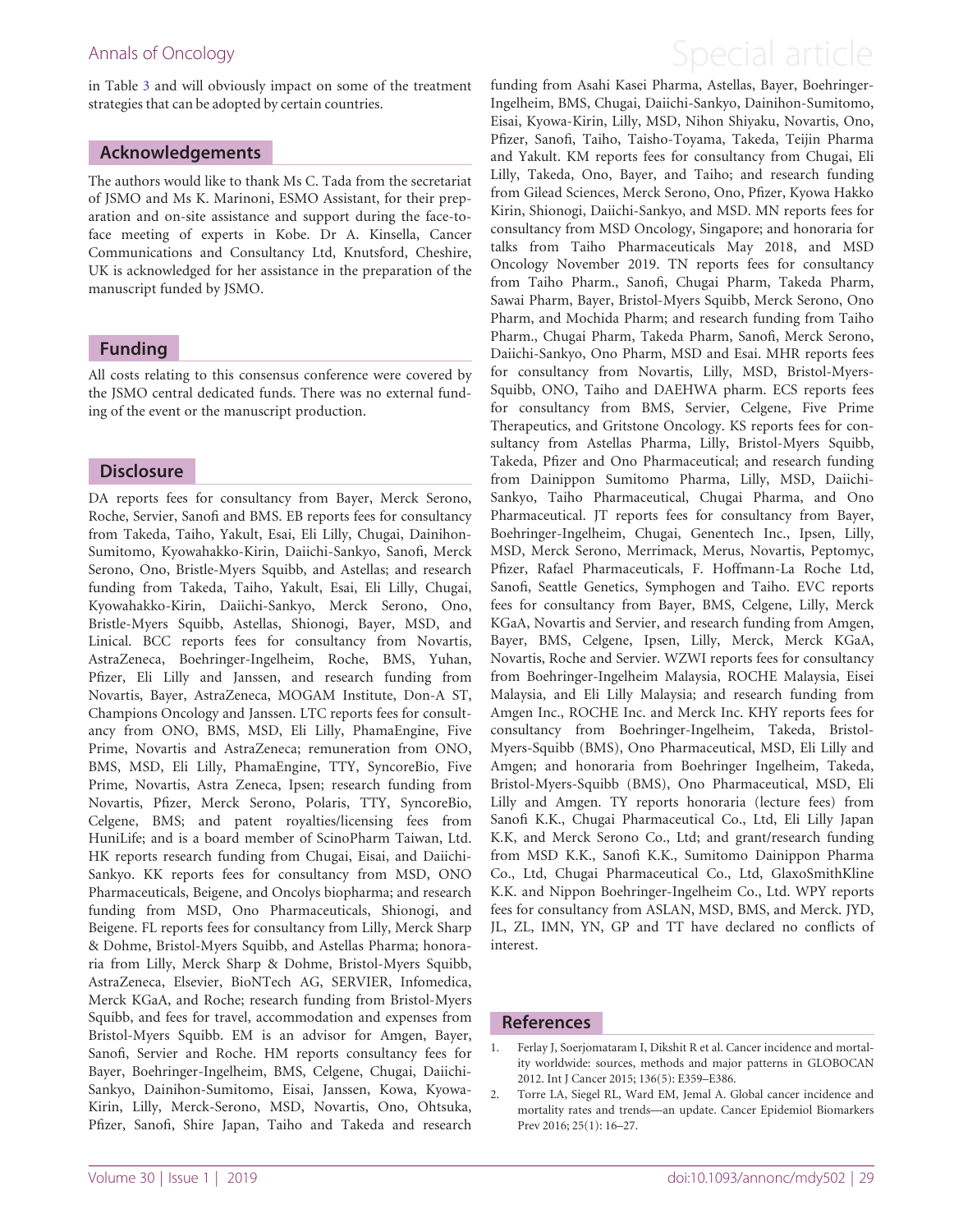- <span id="page-11-0"></span>[3.](#page-1-0) Colquhoun A, Arnold M, Ferlay J et al. Global patterns of cardia and non-cardia gastric cancer incidence in 2012. Gut 2015; 64(12): 1881–1888.
- [4.](#page-1-0) Karimi P, Islami F, Anandasabapathy S et al. Gastric cancer: descriptive epidemiology, risk factors, screening, and prevention. Cancer Epidemiol Biomarkers Prev 2014; 23(5): 700–713.
- [5.](#page-1-0) Anderson WF, Camargo MC, Fraumeni JF Jr et al. Age-specific trends in incidence of noncardia gastric cancer in US adults. JAMA 2010; 303(17): 1723–1728.
- [6.](#page-1-0) Parkin DM. The global health burden of infection-associated cancers in the year 2002. Int J Cancer 2006; 118(12): 3030–3044.
- [7.](#page-1-0) Bertuccio P, Chatenoud L, Levi F et al. Recent patterns in gastric cancer: a global overview. Int J Cancer 2009; 125(3): 666–673.
- 8. Camargo MC, Anderson WF, King JB et al. Divergent trends for gastric cancer incidence by anatomical subsite in US adults. Gut 2011; 60(12): 1644–1649.
- 9. de Martel C, Forman D, Plummer M. Gastric cancer: epidemiology and risk factors. Gastroenterol Clin North Am 2013; 42(2): 219–240.
- 10. Steevens J, Botterweck AA, Dirx MJ et al. Trends in incidence of oesophageal and stomach cancer subtypes in Europe. Eur J Gastroenterol Hepatol 2010; 22(6): 669–678.
- 11. Fock KM, Talley N, Moayyedi P et al. Asia-Pacific consensus guidelines on gastric cancer prevention. J Gastroenterol Hepatol 2008; 23(3): 351–365.
- [12.](#page-4-0) Japanese Gastric Cancer A. Japanese gastric cancer treatment guidelines 2014 (ver. 4. ). Gastric Cancer 2017; 20: 1–19.
- 13. Jun JK, Choi KS, Lee H-Y et al. Effectiveness of the Korean National Cancer Screening Program in reducing gastric cancer mortality. Gastroenterology 2017; 152(6): 1319–1328. e1317.
- [14.](#page-4-0) Lee JH, Kim JG, Jung HK et al. [Synopsis on clinical practice guideline of gastric cancer in Korea: and evidence-based approach]. Korean J Gastroenterol 2014; 63(2): 66–81.
- [15.](#page-4-0) Lee JH, Kim JG, Jung HK et al. Clinical practice guidelines for gastric cancer in Korea: an evidence-based approach. J Gastric Cancer 2014; 14(2): 87–104.
- 16. Park HA, Nam SY, Lee SK et al. The Korean guideline for gastric cancer screening. J Korean Med Assoc 2015; 58(5): 373–384.
- [17.](#page-6-0) Shen L, Shan YS, Hu HM et al. Management of gastric cancer in Asia: resource-stratified guidelines. Lancet Oncol 2013; 14(12): e535–e547.
- [18.](#page-1-0) Smyth EC, Verheij M, Allum W et al. Gastric cancer: ESMO Clinical Practice Guidelines for diagnosis, treatment and follow-up. Ann Oncol 2016; 27(Suppl 5): v38–v49.
- [19.](#page-1-0) Muro K, Lordick F. Tsushima T et al. Pan-Asian adapted ESMO Clinical Practice Guidelines for the management of patients with metastatic oesophageal cancer: a JSMO–ESMO initiative endorsed by CSCO, KSMO, MOS, SSO and TOS. Ann Oncol 2019; 30(1): 34–43.
- [20.](#page-1-0) Yoshino T, Arnold D, Taniguchi H et al. Pan-Asian adapted ESMO consensus guidelines for the management of patients with metastatic colorectal cancer: a JSMO-ESMO initiative endorsed by CSCO, KACO, MOS, SSO and TOS. Ann Oncol 2018; 29(1): 44–70.
- [21.](#page-1-0) Dykewicz CA. Centers for Disease Control and Prevention, Infectious Diseases Society of America, American Society of Blood and Marrow Transplantation. Summary of the guidelines for preventing opportunistic infections among hematopoietic stem cell transplant recipients. Clin Infect Dis 2001; 33(2): 139–144.
- [22.](#page-4-0) Bang YJ, Van Cutsem E, Feyereislova A et al. Trastuzumab in combination with chemotherapy versus chemotherapy alone for treatment of HER2-positive advanced gastric or gastro-oesophageal junction cancer (ToGA): a phase 3, open-label, randomised controlled trial. Lancet 2010; 376(9742): 687–697.
- [23.](#page-4-0) Van Cutsem E, Bang YJ, Feng-Yi F et al. HER2 screening data from ToGA: targeting HER2 in gastric and gastroesophageal junction cancer. Gastric Cancer 2015; 18(3): 476–484.
- [24.](#page-4-0) Sawaki A, Ohashi Y, Omuro Y et al. Efficacy of trastuzumab in Japanese patients with HER2-positive advanced gastric or gastroesophageal

junction cancer: a subgroup analysis of the Trastuzumab for Gastric Cancer (ToGA) study. Gastric Cancer 2012; 15(3): 313–322.

- [25.](#page-4-0) Shen L, Xu JM, Feng FY et al. [Trastuzumab in combination with chemotherapy versus chemotherapy alone for first-line treatment of HER2-positive advanced gastric or gastroesophageal junction cancer: a phase III, multi-center, randomized controlled trial, Chinese subreport]. Zhonghua Zhong Liu Za Zhi 2013; 35: 295–300.
- [26.](#page-4-0) Kurokawa Y, Sugimoto N, Miwa H et al. Phase II study of trastuzumab in combination with S-1 plus cisplatin in HER2-positive gastric cancer (HERBIS-1). Br J Cancer 2014; 110(5): 1163–1168.
- [27.](#page-4-0) Marsh S, Hoskins JM. Irinotecan pharmacogenomics. Pharmacogenomics 2010; 11(7): 1003–1010.
- [28.](#page-4-0) Okuyama Y, Hazama S, Nozawa H et al. Prospective phase II study of FOLFIRI for mCRC in Japan, including the analysis of UGT1A1 28/6 polymorphisms. Jpn J Clin Oncol 2011; 41(4): 477–482.
- [29.](#page-4-0) Satoh T, Ura T, Yamada Y et al. Genotype-directed, dose-finding study of irinotecan in cancer patients with UGT1A1\*28 and/or UGT1A1\*6 polymorphisms. Cancer Sci 2011; 102(10): 1868–1873.
- [30.](#page-4-0) Cheng L, Li M, Hu J et al. UGT1A1\*6 polymorphisms are correlated with irinotecan-induced toxicity: a system review and meta-analysis in Asians. Cancer Chemother Pharmacol 2014; 73(3): 551–560.
- [31.](#page-4-0) Akiyama Y, Fujita K, Nagashima F et al. Genetic testing for UGT1A1\*28 and \*6 in Japanese patients who receive irinotecan chemotherapy. Ann Oncol 2008; 19(12): 2089–2090.
- [32.](#page-4-0) Ando Y, Saka H, Ando M et al. Polymorphisms of UDPglucuronosyltransferase gene and irinotecan toxicity: a pharmacogenetic analysis. Cancer Res 2000; 60(24): 6921–6926.
- [33.](#page-4-0) Le DT, Uram JN, Wang H et al. PD-1 blockade in tumors with mismatch-repair deficiency. N Engl J Med 2015; 372(26): 2509–2520.
- 34. Ammannagari N, Atasoy A. Current status of immunotherapy and immune biomarkers in gastro-esophageal cancers. J Gastrointest Oncol 2018; 9(1): 196–207.
- 35. Sidaway P. Immunotherapy-responsive gastric cancers identified. Nat Rev Clin Oncol 2018 Jul 30 [Epub ahead of print], doi: 10.1038/s41571-018-0079y.
- [36.](#page-5-0) Kim ST, Cristescu R, Bass AJ et al. Comprehensive molecular characterization of clinical responses to PD-1 inhibition in metastatic gastric cancer. Nat Med 2018; 24(9): 1449–58.
- [37.](#page-7-0) Shitara K, Özgüroğlu M, Bang Y-J et al. Pembrolizumab versus paclitaxel for previously treated, advanced gastric or gastro-oesophageal junction cancer (KEYNOTE-061): a randomised, open-label, controlled, phase 3 trial. Lancet 2018; 392(10142): 123–133.
- [38.](#page-4-0) van der Post RS, Vogelaar IP, Carneiro F et al. Hereditary diffuse gastric cancer: updated clinical guidelines with an emphasis on germline CDH1 mutation carriers. J Med Genet 2015; 52(6): 361–374.
- 39. Yabuta T, Shinmura K, Tani M et al. E-cadherin gene variants in gastric cancer families whose probands are diagnosed with diffuse gastric cancer. Int J Cancer 2002; 101(5): 434–441.
- 40. Yamada H, Shinmura K, Ito H et al. Germline alterations in the CDH1 gene in familial gastric cancer in the Japanese population. Cancer Sci 2011; 102(10): 1782–1788.
- 41. Yamada M, Fukagawa T, Nakajima T et al. Hereditary diffuse gastric cancer in a Japanese family with a large deletion involving CDH1. Gastric Cancer 2014; 17(4): 750–756.
- [42.](#page-4-0) Lauren P. The two histological main types of gastric carcinoma: diffuse and so-called intestinal-type carcinoma. an attempt at a histo-clinical classification. Acta Pathol Microbiol Scand 1965; 64: 31–49.
- [43.](#page-4-0) Association JGC. Japanese classification of gastric carcinoma: 3rd English edition. Gastric Cancer 2011; 14: 101–112.
- [44.](#page-5-0) Cancer GARN. Comprehensive molecular characterization of gastric adenocarcinoma. Nature 2014; 513: 202–209.
- [45.](#page-5-0) Liu Y, Sethi NS, Hinoue T et al. Comparative molecular analysis of gastrointestinal adenocarcinomas. Cancer Cell 2018; 33(4): 721–735. e728.
- [46.](#page-5-0) Ichikawa H, Nagahashi M, Shimada Y et al. Actionable gene-based classification toward precision medicine in gastric cancer. Genome Med 2017; 9: 93.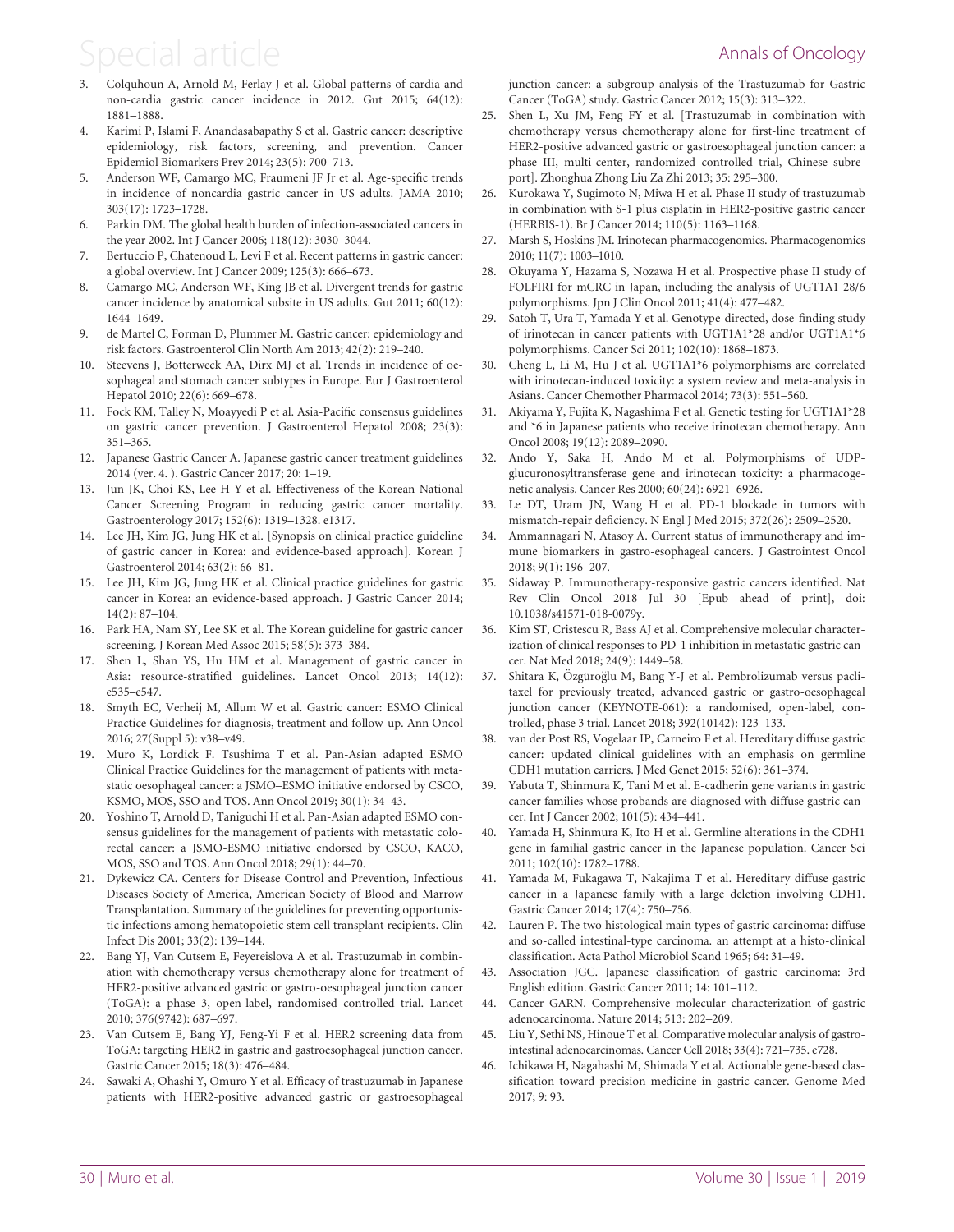### <span id="page-12-0"></span>Annals of Oncology and Special article

- [47](#page-5-0). Cristescu R, Lee J, Nebozhyn M et al. Molecular analysis of gastric cancer identifies subtypes associated with distinct clinical outcomes. Nat Med 2015; 21(5): 449–456.
- [48](#page-5-0). Lei Z, Tan IB, Das K et al. Identification of molecular subtypes of gastric cancer with different responses to PI3-kinase inhibitors and 5-fluorouracil. Gastroenterology 2013; 145(3): 554–565.
- 49. Bouche O, Raoul JL, Bonnetain F et al. Randomized multicenter phase II trial of a biweekly regimen of fluorouracil and leucovorin (LV5FU2), LV5FU2 plus cisplatin, or LV5FU2 plus irinotecan in patients with previously untreated metastatic gastric cancer: a Federation Francophone de Cancerologie Digestive Group Study–FFCD 9803. J Clin Oncol 2004; 22: 4319–4328.
- 50. Glimelius B, Ekstrom K, Hoffman K et al. Randomized comparison between chemotherapy plus best supportive care with best supportive care in advanced gastric cancer. Ann Oncol 1997; 8(2): 163–168.
- 51. Wagner AD, Unverzagt S, Grothe W et al. Chemotherapy for advanced gastric cancer. Cochrane Database Syst Rev 2010; CD004064.
- [52](#page-5-0). Kim NK, Park YS, Heo DS et al. A phase III randomized study of 5-fluorouracil and cisplatin versus 5-fluorouracil, doxorubicin, and mitomycin C versus 5-fluorouracil alone in the treatment of advanced gastric cancer. Cancer 1993; 71(12): 3813–3818.
- [53](#page-5-0). Koizumi W, Narahara H, Hara T et al. S-1 plus cisplatin versus S-1 alone for first-line treatment of advanced gastric cancer (SPIRITS trial): a phase III trial. Lancet Oncol 2008; 9(3): 215–221.
- [54](#page-7-0). Al-Batran SE, Hartmann JT, Hofheinz R et al. Biweekly fluorouracil, leucovorin, oxaliplatin, and docetaxel (FLOT) for patients with metastatic adenocarcinoma of the stomach or esophagogastric junction: a phase II trial of the Arbeitsgemeinschaft Internistische Onkologie. Ann Oncol 2008; 19(11): 1882–1887.
- [55](#page-5-0). Cunningham D, Starling N, Rao S et al. Capecitabine and oxaliplatin for advanced esophagogastric cancer. N Engl J Med 2008; 358(1): 36–46.
- 56. Ryu M-H, Park YI, Chung I-J et al. Phase III trial of s-1 plus oxaliplatin (SOX) vs s-1 plus cisplatin (SP) combination chemotherapy for firstline treatment of advanced gastric cancer (AGC): SOPP study. J Clin Oncol 2016; 34 (Suppl 15); 4015–4015.
- 57. Yamada Y, Higuchi K, Nishikawa K et al. Phase III study comparing oxaliplatin plus S-1 with cisplatin plus S-1 in chemotherapy-naive patients with advanced gastric cancer. Ann Oncol 2015; 26(1): 141–148.
- [58](#page-5-0). Kang YK, Kang WK, Shin DB et al. Capecitabine/cisplatin versus 5-fluorouracil/cisplatin as first-line therapy in patients with advanced gastric cancer: a randomised phase III noninferiority trial. Ann Oncol 2009; 20(4): 666–673.
- [59](#page-5-0). Okines AF, Norman AR, McCloud P et al. Meta-analysis of the REAL-2 and ML17032 trials: evaluating capecitabine-based combination chemotherapy and infused 5-fluorouracil-based combination chemotherapy for the treatment of advanced oesophago-gastric cancer. Ann Oncol 2009; 20(9): 1529–1534.
- [60](#page-5-0). Yamaguchi K, Sawaki A, Doi T et al. Efficacy and safety of capecitabine plus cisplatin in Japanese patients with advanced or metastatic gastric cancer: subset analyses of the AVAGAST study and the ToGA study. Gastric Cancer 2013; 16(2): 175–182.
- [61](#page-5-0). Ter Veer E, Ngai LL, Valkenhoef GV et al. Capecitabine, 5-fluorouracil and S-1 based regimens for previously untreated advanced oesophagogastric cancer: a network meta-analysis. Sci Rep 2017; 7: 7142.
- [62](#page-5-0). Lee JL, Kang YK, Kang HJ et al. A randomised multicentre phase II trial of capecitabine vs S-1 as first-line treatment in elderly patients with metastatic or recurrent unresectable gastric cancer. Br J Cancer 2008; 99(4): 584–590.
- [63](#page-5-0). Kim GM, Jeung HC, Rha SY et al. A randomized phase II trial of S-1 oxaliplatin versus capecitabine-oxaliplatin in advanced gastric cancer. Eur J Cancer 2012; 48(4): 518–526.
- [64](#page-5-0). Van Cutsem E, Moiseyenko VM, Tjulandin S et al. Phase III study of docetaxel and cisplatin plus fluorouracil compared with cisplatin and fluorouracil as first-line therapy for advanced gastric cancer: a report of the V325 Study Group. J Clin Oncol 2006; 24(31): 4991–4997.
- [65.](#page-5-0) Shah MA, Janjigian YY, Stoller R et al. Randomized multicenter phase II study of modified docetaxel, cisplatin, and fluorouracil (DCF) versus DCF plus growth factor support in patients with metastatic gastric adenocarcinoma: a study of the US Gastric Cancer Consortium. J Clin Oncol 2015; 33(33): 3874–3879.
- [66.](#page-5-0) Yamada Y, Boku N, Mizusawa J et al. Phase III study comparing triplet chemotherapy with S-1 and cisplatin plus docetaxel versus doublet chemotherapy with S-1 and cisplatin for advanced gastric cancer. J Clin Oncol 2018; 36(Suppl); Abstr 4009.
- Liang R, Chen X-Y, Lin Y et al. Clinical efficacy and safety of standard versus modified DCF regimens in treatment of advanced gastric cancer. Int J Exp Med 2016; 9: 9404–9410.
- [68.](#page-5-0) Liu M, Hu G, Wang Y et al. Comparison of FOLFOX and DOF regimens as first-line treatment in East Asian patients with advanced gastric cancer. Onco Targets Ther 2018; 11: 375–381.
- [69.](#page-5-0) Yun J, Lee J, Park SH et al. A randomised phase II study of combination chemotherapy with epirubicin, cisplatin and capecitabine (ECX) or cisplatin and capecitabine (CX) in advanced gastric cancer. Eur J Cancer 2010; 46(5): 885–891.
- [70.](#page-5-0) Koizumi W, Kim YH, Fujii M et al. Addition of docetaxel to S-1 without platinum prolongs survival of patients with advanced gastric cancer: a randomized study (START). J Cancer Res Clin Oncol 2014; 140(2): 319–328.
- [71.](#page-5-0) Lu Z, Zhang X, Liu W et al. A multicenter, randomized trial comparing efficacy and safety of paclitaxel/capecitabine and cisplatin/capecitabine in advanced gastric cancer. Gastric Cancer 2018;
- [72.](#page-5-0) Dank M, Zaluski J, Barone C et al. Randomized phase III study comparing irinotecan combined with 5-fluorouracil and folinic acid to cisplatin combined with 5-fluorouracil in chemotherapy naive patients with advanced adenocarcinoma of the stomach or esophagogastric junction. Ann Oncol 2008; 19(8): 1450–1457.
- [73.](#page-5-0) Guimbaud R, Louvet C, Ries P et al. Prospective, randomized, multicenter, phase III study of fluorouracil, leucovorin, and irinotecan versus epirubicin, cisplatin, and capecitabine in advanced gastric adenocarcinoma: a French intergroup (Federation Francophone de Cancerologie Digestive, Federation Nationale des Centres de Lutte Contre le Cancer, and Groupe Cooperateur Multidisciplinaire en Oncologie) study. J Clin Oncol 2014; 32: 3520–3526.
- [74.](#page-6-0) Koizumi W, Akiya T, Sato A et al. Phase II study of S-1 as first-line treatment for elderly patients over 75 years of age with advanced gastric cancer: the Tokyo Cooperative Oncology Group study. Cancer Chemother Pharmacol 2010; 65(6): 1093–1099.
- [75.](#page-6-0) Nishikawa K, Yoshino S, Morita S et al. Safety and efficacy of S-1 treatment in elderly patients with advanced recurrent gastric cancer: a subgroup analysis from the phase III JFMC36-0701 trial. Annals Oncol 2017; 28: 679P.
- [76.](#page-6-0) Hsu CH, Yeh KH, Chen LT et al. Weekly 24-hour infusion of high-dose 5-fluorouracil and leucovorin in the treatment of advanced gastric cancers. an effective and low-toxic regimen for patients with poor general condition. Oncology 1997; 54(4): 275–280.
- [77.](#page-6-0) Yeh KH, Cheng AL, Lin MT et al. A phase II study of weekly 24-hour infusion of high-dose 5-fluorouracil and leucovorin (HDFL) in the treatment of recurrent or metastatic colorectal cancers. Anticancer Res 1997; 17(5B): 3867–3871.
- [78.](#page-6-0) Taiwan Cooperative Oncology Group. Gastric Cancer Treatment Guideline (in Chinese). Taiwan Cooperative Group. National Health Research Institutes Taipei, Taiwan 2012.
- [79.](#page-7-0) Xiang XJ, Zhang L, Qiu F et al. A phase II study of capecitabine plus oxaliplatin as first-line chemotherapy in elderly patients with advanced gastric cancer. Chemotherapy 2012; 58(1): 1–7.
- [80.](#page-7-0) Zhao JG, Qiu F, Xiong JP et al. A phase II study of modified FOLFOX as first-line chemotherapy in elderly patients with advanced gastric cancer. Anticancer Drugs 2009; 20(4): 281–286.
- [81.](#page-7-0) Hwang IG, Ji JH, Kang JH et al. A multi-center, open-label, randomized phase III trial of first-line chemotherapy with capecitabine monotherapy versus capecitabine plus oxaliplatin in elderly patients with advanced gastric cancer. J Geriatr Oncol 2017; 8(3): 170–175.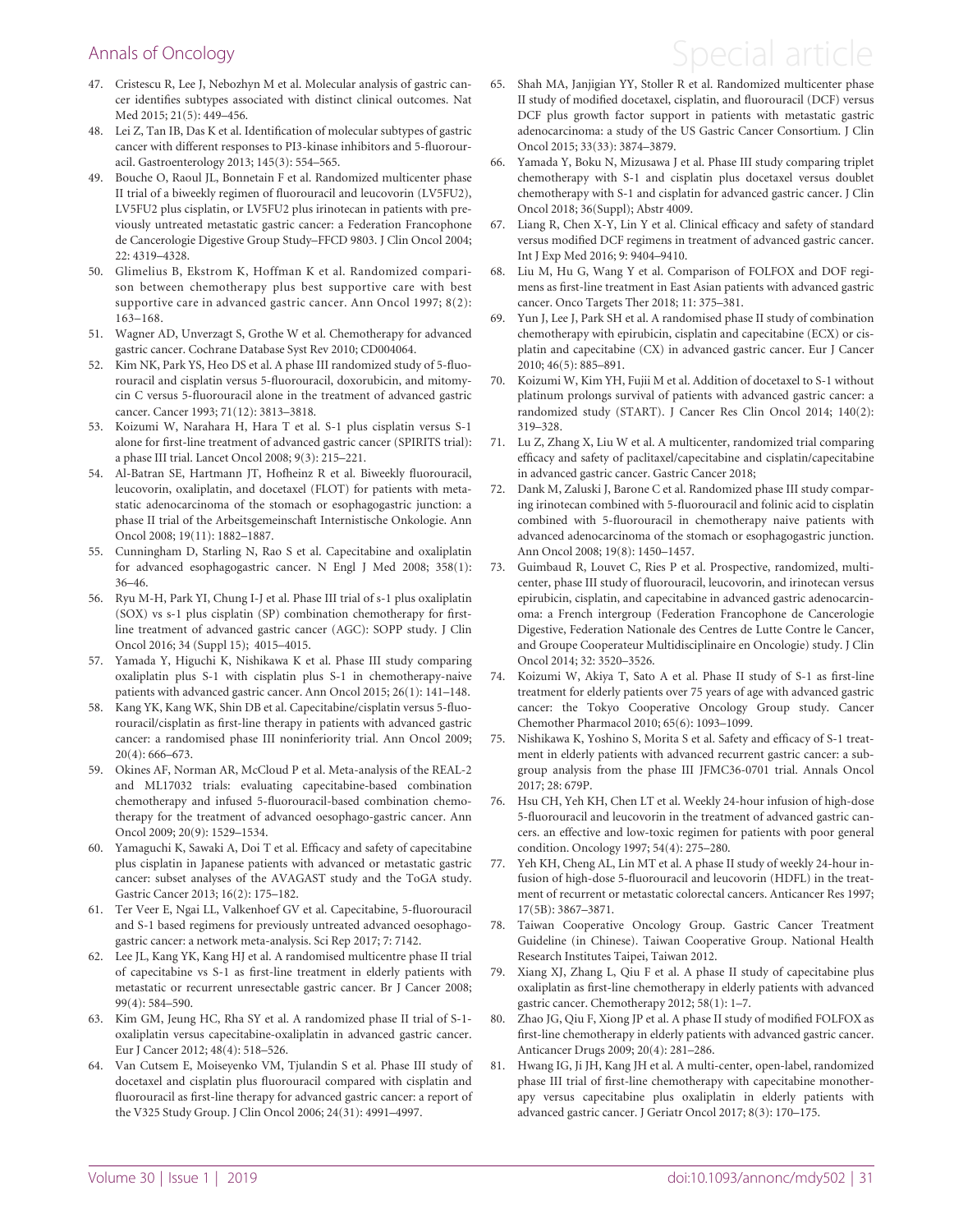- <span id="page-13-0"></span>[82.](#page-7-0) Bando H, Yamada Y, Tanabe S et al. Efficacy and safety of S-1 and oxaliplatin combination therapy in elderly patients with advanced gastric cancer. Gastric Cancer 2016; 19(3): 919–926.
- [83.](#page-7-0) Al-Batran SE, Pauligk C, Homann N et al. The feasibility of triple-drug chemotherapy combination in older adult patients with oesophagogastric cancer: a randomised trial of the Arbeitsgemeinschaft Internistische Onkologie (FLOT65+). Eur J Cancer 2013; 49(4): 835–842.
- [84.](#page-7-0) Ford HE, Marshall A, Bridgewater JA et al. Docetaxel versus active symptom control for refractory oesophagogastric adenocarcinoma (COUGAR-02): an open-label, phase 3 randomised controlled trial. Lancet Oncol 2014; 15(1): 78–86.
- [85.](#page-7-0) Kang JH, Lee SI, Lim DH et al. Salvage chemotherapy for pretreated gastric cancer: a randomized phase III trial comparing chemotherapy plus best supportive care with best supportive care alone. J Clin Oncol 2012; 30(13): 1513–1518.
- [86.](#page-7-0) Roy AC, Park SR, Cunningham D et al. A randomized phase II study of PEP02 (MM-398), irinotecan or docetaxel as a second-line therapy in patients with locally advanced or metastatic gastric or gastrooesophageal junction adenocarcinoma. Ann Oncol 2013; 24(6): 1567–1573.
- [87.](#page-7-0) Thuss-Patience PC, Kretzschmar A, Bichev D et al. Survival advantage for irinotecan versus best supportive care as second-line chemotherapy in gastric cancer–a randomised phase III study of the Arbeitsgemeinschaft Internistische Onkologie (AIO). Eur J Cancer 2011; 47(15): 2306–2314.
- [88.](#page-7-0) Janowitz T, Thuss-Patience P, Marshall A et al. Chemotherapy vs supportive care alone for relapsed gastric, gastroesophageal junction, and oesophageal adenocarcinoma: a meta-analysis of patient-level data. Br J Cancer 2016; 114(4): 381–387.
- [89.](#page-7-0) Hironaka S, Ueda S, Yasui H et al. Randomized, open-label, phase III study comparing irinotecan with paclitaxel in patients with advanced gastric cancer without severe peritoneal metastasis after failure of prior combination chemotherapy using fluoropyrimidine plus platinum: WJOG 4007 trial. J Clin Oncol 2013; 31: 4438–4444.
- [90.](#page-7-0) Shitara K, Takashima A, Fujitani K et al. Nab-paclitaxel versus solvent-based paclitaxel in patients with previously treated advanced gastric cancer (ABSOLUTE): an open-label, randomised, noninferiority, phase 3 trial. Lancet Gastroenterol Hepatol 2017; 2(4): 277–287.
- [91.](#page-7-0) Al-Batran SE, Van Cutsem E, Oh SC et al. Quality-of-life and performance status results from the phase III RAINBOW study of ramucirumab plus paclitaxel versus placebo plus paclitaxel in patients with previously treated gastric or gastroesophageal junction adenocarcinoma. Ann Oncol 2016; 27(4): 673–679.
- [92.](#page-7-0) Wilke H, Muro K, Van Cutsem E et al. Ramucirumab plus paclitaxel versus placebo plus paclitaxel in patients with previously treated advanced gastric or gastro-oesophageal junction adenocarcinoma (RAINBOW): a double-blind, randomised phase 3 trial. Lancet Oncol 2014; 15(11): 1224–1235.
- [93.](#page-7-0) Shitara K, Muro K, Shimada Y et al. Subgroup analyses of the safety and efficacy of ramucirumab in Japanese and Western patients in RAINBOW: a randomized clinical trial in second-line treatment of gastric cancer. Gastric Cancer 2016; 19(3): 927–938.
- [94.](#page-7-0) Bando H, Shimodaira H, Fujitani K et al. A phase II study of nabpaclitaxel in combination with ramucirumab in patients with previously treated advanced gastric cancer. Eur J Cancer 2018; 91: 86–91.
- [95.](#page-7-0) Fuchs CS, Tomasek J, Yong CJ et al. Ramucirumab monotherapy for previously treated advanced gastric or gastro-oesophageal junction adenocarcinoma (REGARD): an international, randomised, multicentre, placebo-controlled, phase 3 trial. Lancet 2014; 383(9911): 31–39.
- [96.](#page-7-0) Kang YK, Boku N, Satoh T et al. Nivolumab in patients with advanced gastric or gastro-oesophageal junction cancer refractory to, or intolerant of, at least two previous chemotherapy regimens (ONO-4538-12, ATTRACTION-2): a randomised, double-blind, placebo-controlled, phase 3 trial. Lancet 2017; 390(10111): 2461–2471.
- [97.](#page-7-0) Bando H, Doi T, Muro K et al. A multicenter phase II study of TAS-102 monotherapy in patients with pre-treated advanced gastric cancer (EPOC1201). Eur J Cancer 2016; 62: 46–53.
- [98.](#page-7-0) Shitara K, Doi T, Dvorkin M et al. Trifluridine/tipiracil versus placebo in patients with heavily pretreated metastatic gastric cancer (TAGS): a randomised, double-blind, placebo-controlled, phase 3 trial. Lancet Oncology 2018; 19(11): 1437–1448.
- Li J, Qin S, Xu J et al. Randomized, double-blind, placebo-controlled phase III trial of apatinib in patients with chemotherapy-refractory advanced or metastatic adenocarcinoma of the stomach or gastroesophageal junction. J Clin Oncol 2016; 34(13): 1448–1454.
- [100.](#page-7-0) Fuchs CS, Doi T, Jang RW et al. Safety and efficacy of pembrolizumab monotherapy in patients with previously treated advanced gastric and gastroesophageal junction cancer: phase 2 clinical KEYNOTE-059 trial. JAMA Oncol 2018; 4(5): e180013.
- 101. Asakura H, Hashimoto T, Harada H et al. Palliative radiotherapy for bleeding from advanced gastric cancer: is a schedule of 30 Gy in 10 fractions adequate? J Cancer Res Clin Oncol 2011; 137(1): 125–130.
- 102. Hashimoto K, Mayahara H, Takashima A et al. Palliative radiation therapy for hemorrhage of unresectable gastric cancer: a single institute experience. J Cancer Res Clin Oncol 2009; 135(8): 1117–1123.
- 103. Kim MM, Rana V, Janjan NA et al. Clinical benefit of palliative radiation therapy in advanced gastric cancer. Acta Oncol 2008; 47(3): 421–427.
- 104. Lee YH, Lee JW, Jang HS. Palliative external beam radiotherapy for the treatment of tumor bleeding in inoperable advanced gastric cancer. BMC Cancer 2017; 17: 541.
- 105. Tey J, Back MF, Shakespeare TP et al. The role of palliative radiation therapy in symptomatic locally advanced gastric cancer. Int J Radiat Oncol Biol Phys 2007; 67(2): 385–388.
- 106. Tey J, Choo BA, Leong CN et al. Clinical outcome of palliative radiotherapy for locally advanced symptomatic gastric cancer in the modern era. Medicine (Baltimore) 2014; 93(22): e118.
- 107. Tey J, Soon YY, Koh WY et al. Palliative radiotherapy for gastric cancer: a systematic review and meta-analysis. Oncotarget 2017; 8: 25797–25805.
- [108.](#page-8-0) Miura Y, Sukawa Y, Hironaka S et al. Five-weekly S-1 plus cisplatin therapy combined with trastuzumab therapy in HER2-positive gastric cancer: a phase II trial and biomarker study (WJOG7212G). Gastric Cancer 2018; 21(1): 84–95.
- [109.](#page-8-0) Okita A, Imai H, Takahashi M et al. Efficacy and safety of trastuzumab in combination with S-1 and cisplatin therapy for Japanese patients with HER2-positive advanced gastric cancer: retrospective analysis. Tohoku J Exp Med 2018; 245(2): 123–129.
- [110.](#page-8-0) Ryu MH, Yoo C, Kim JG et al. Multicenter phase II study of trastuzumab in combination with capecitabine and oxaliplatin for advanced gastric cancer. Eur J Cancer 2015; 51(4): 482–488.
- [111.](#page-8-0) Kimura Y, Fujii M, Masuishi T et al. Multicenter phase II study of trastuzumab plus S-1 alone in elderly patients with HER2-positive advanced gastric cancer (JACCRO GC-06). Gastric Cancer 2018; 21(3): 421–427.
- [112.](#page-8-0) Nishikawa K, Takahashi T, Takaishi H et al. Phase II study of the effectiveness and safety of trastuzumab and paclitaxel for taxane- and trastuzumab-naive patients with HER2-positive, previously treated, advanced, or recurrent gastric cancer (JFMC45-1102). Int J Cancer 2017; 140(1): 188–196.
- [113.](#page-8-0) Makiyama A, Sagara K, Kawada J et al. A randomized phase II study of weekly paclitaxel+/-trastuzumab in patients with HER2-positive advanced gastric or gastro-esophageal junction cancer refractory to trastuzumab combined with fluoropyrimidine and paltinum: wJOG7112G. J Clin Oncol 2018; 36(Suppl 15): 4011–4011.
- [114.](#page-8-0) Diaz LA Jr, Marabelle A, Kim TW et al. Efficacy of pembrolizumab in phase 2 KEYNOTE-164 and KEYNOT-158 studies of microsatellite instability high cancers. Annals of Oncol 2017; 28: 386P.
- [115.](#page-8-0) Le DY, Kavan P, Kim TW et al. KEYNOTE-164: pembrolizumab for patients with advancer microsatellite instability high (MSI-H) colorectal cancer. J Clin Oncol 2018; 36; Abstr 3514.